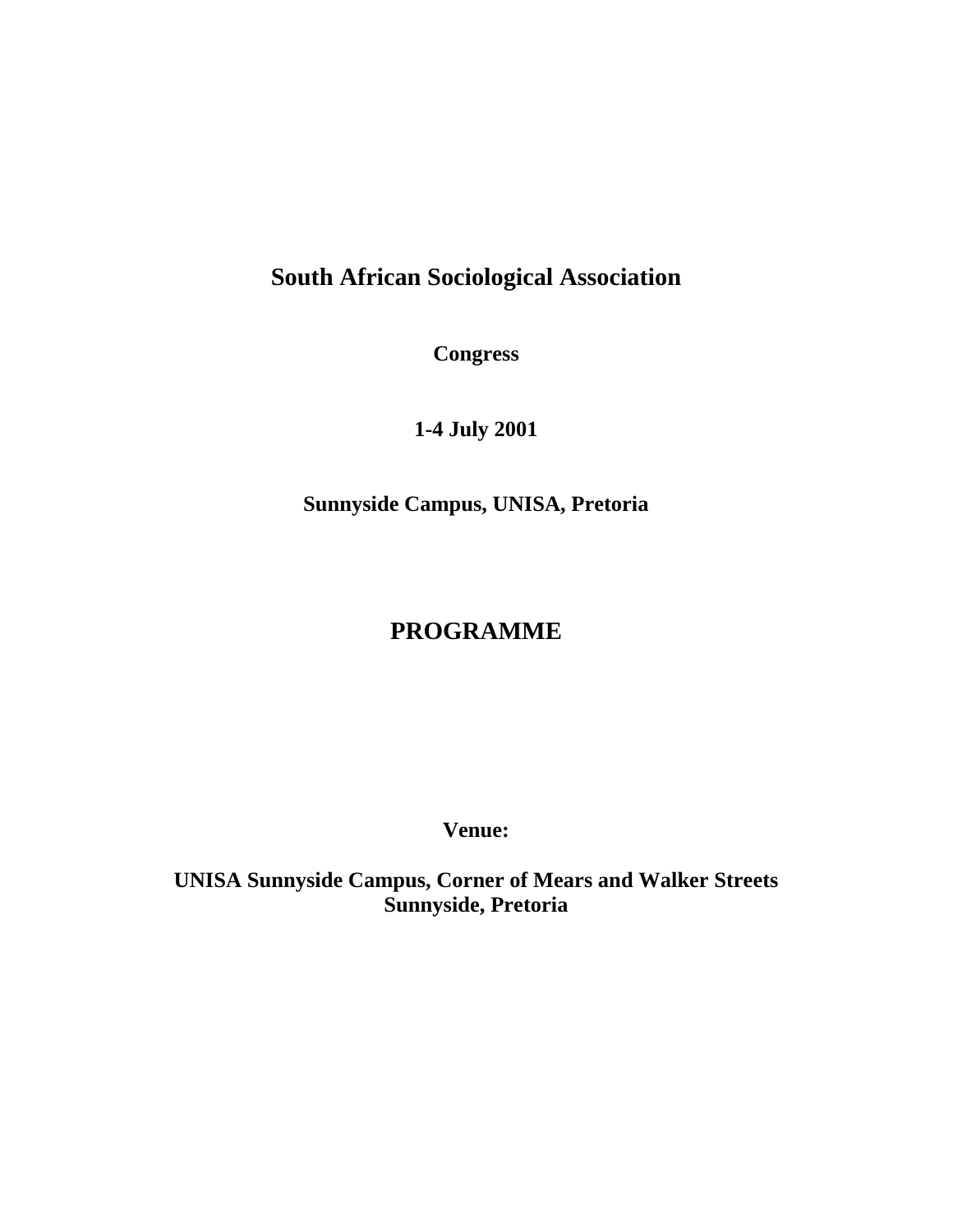# **Programme Summary Sunday 1 July**

#### **Conference Hall, Building 2**

16.00 Registration 18.00 Opening and welcome President's Address Keynote address Cocktail party

#### **Monday 2 July**

8.30 - 10.00 Plenary session 1 (Building 7 Room 2B) 10.00 - 10.30 Tea 10.30 - 12.30 Split sessions 1 12.30 - 13.30 Lunch 13.30 - 15.00 Split sessions 2 15.00 - 15.30 Tea 15.30 - 17.00 Split sessions 3

# **Conference Hall, Building 2**

18.00 Film screening Ben Cashdan's "Two Trevors go to Washington", "Chatsworth : Struggle for Shelter" and "Globalisation and South Africa : Whose side are we on ?" **Dinner** 

# **Tuesday 3 July**

8.30 - 10.00 Plenary session 2 (Building 7 Room 2B) 10.00 - 10.30 Tea 10.30 - 12.30 Split sessions 4 12.30 - 13.30 Lunch 13.30 - 15.00 AGM 15.00 - 15.30 Tea 15.30 - 17.00 Split sessions 5

# **Manhattan Hotel**

Congress Banquet

#### **Wednesday 4 July**

8.30 - 10.00 Plenary session 3 (Building 7 Room 2B) 10.00 - 10.30 Tea 10.30 - 12.30 Split sessions 6 12.30 - 14.00 Lunch and closing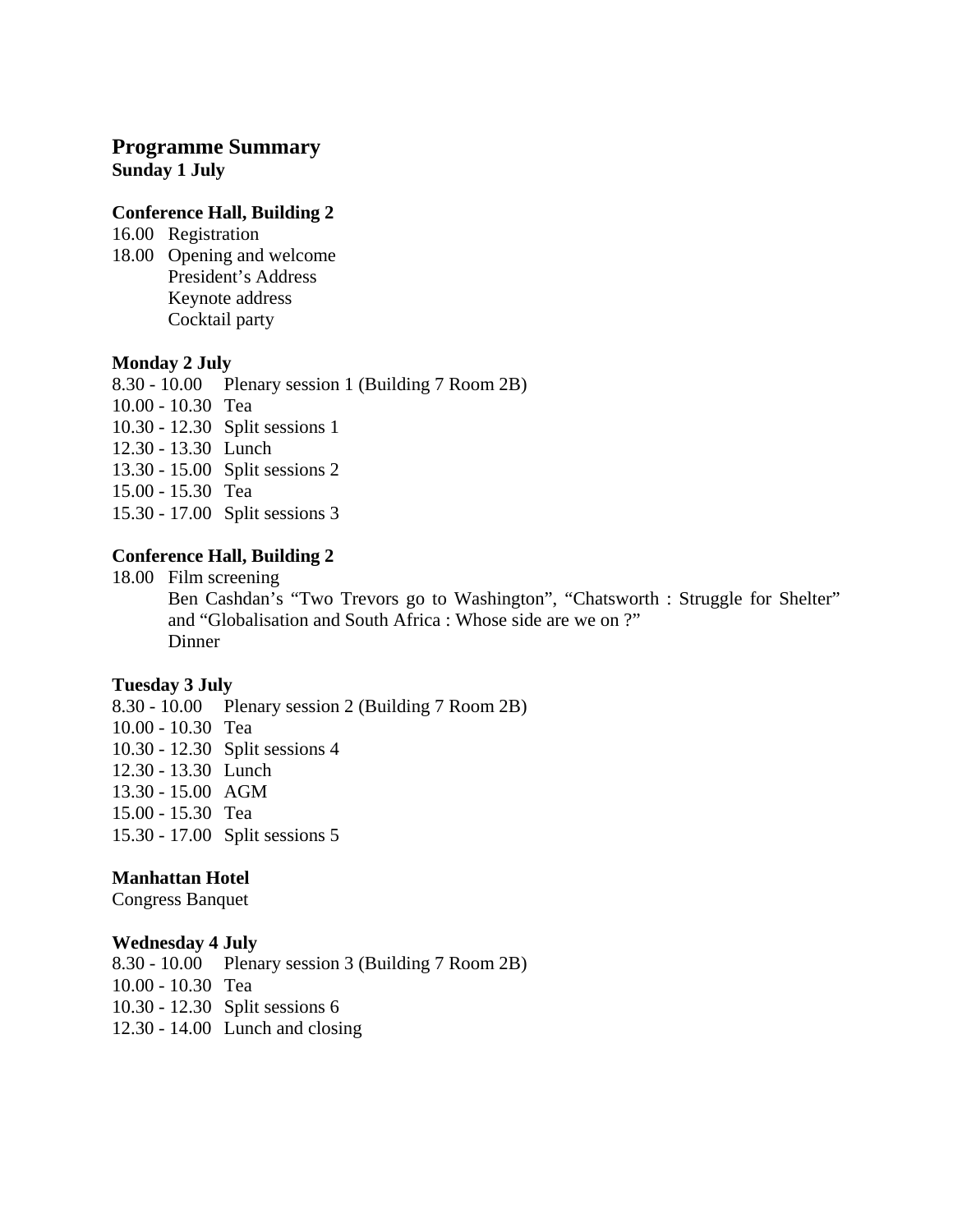# **Programme**

# **Sunday 1 July**

# **Conference Hall, Building 2**

16.00 Registration 18.00 Opening and welcome President's address : Fred Hendricks, SASA President, Rhodes University Keynote address : Thandika Mkandawire, UNRISD Cocktail party

# **Monday 2 July**

| $8.30 - 10.00$                                                                                           | <b>Plenary 1</b>      | <b>Building 7 Room 2B</b> |  |  |
|----------------------------------------------------------------------------------------------------------|-----------------------|---------------------------|--|--|
| <b>Contesting Globalization</b>                                                                          |                       |                           |  |  |
| <b>Chair: Fred Hendricks, Rhodes University</b><br>Discussant: Archie Mafeje, American University, Cairo |                       |                           |  |  |
| <b>Panel:</b>                                                                                            |                       |                           |  |  |
| Dennis Brutus<br><b>Trevor Ngwane</b><br>Fatima Meer                                                     |                       |                           |  |  |
| $10.00 - 10.30$                                                                                          | Tea                   |                           |  |  |
| $10.30 - 12.30$                                                                                          | <b>Split sessions</b> |                           |  |  |

# Session 1A Industrial and economic sociology **Building 7 Room 2B Public Services, Privatisation and the New Managerialism**

# **Chair : Johann Maree, University of Cape Town**

1. Fiscal Discipline and Worker Responses in the Restructuring of Johannesburg Municipal Solid Waste Management Franco Barchiesi, University of the Witwatersrand

2. Outsourcing Higher Education in South Africa, 1990-2000: Preliminary Findings on the History and Impact of Support Services Restructuring in Public Sector Universities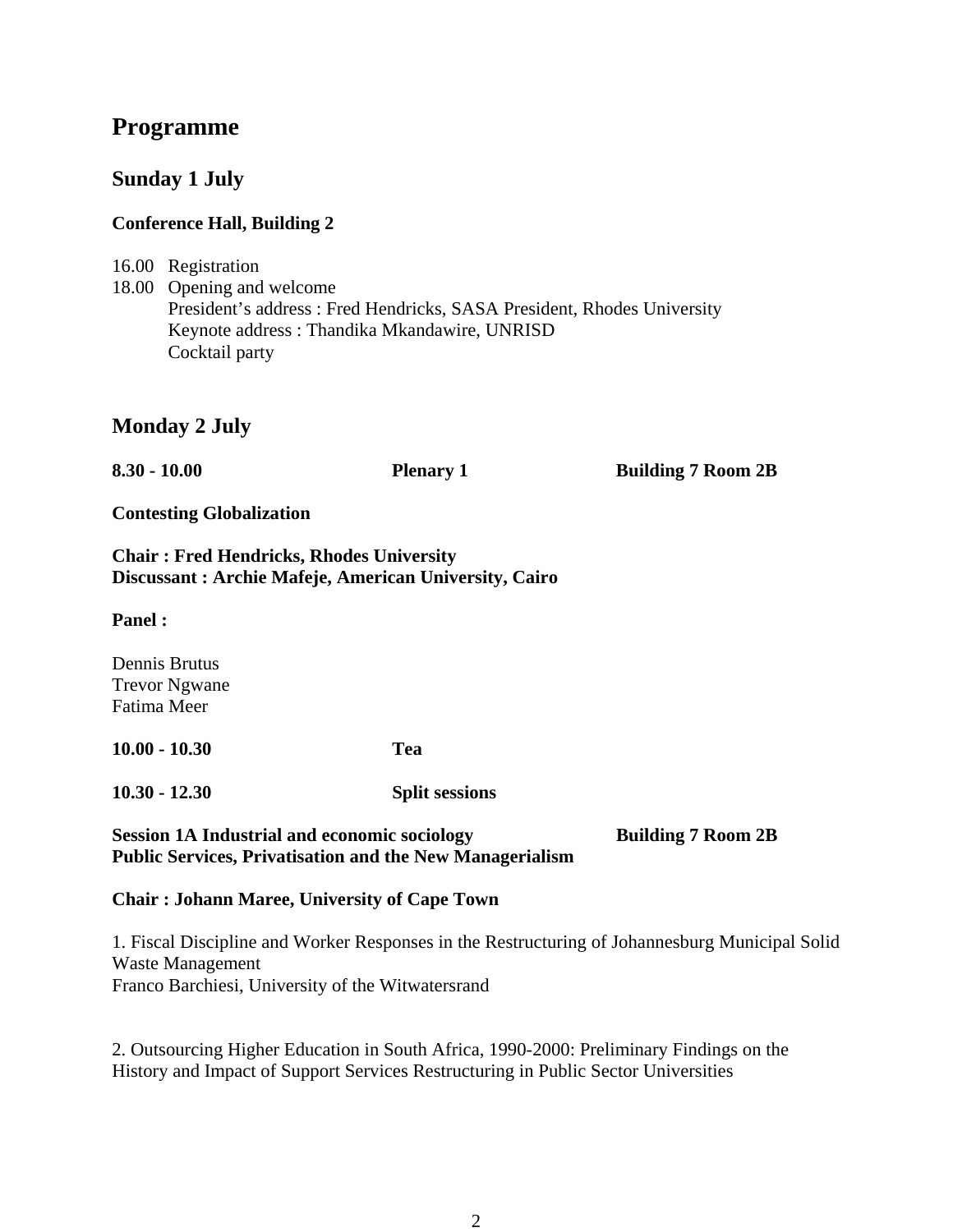Chris Bolsmann, Rand Afrikaans University, Bernadette Johnson and Lucien van der Walt, University of the Witwatersrand

3. The Effect of Restructuring on the Organisation of Work in Public Health Oupa Lehulere and Ighsaan Schroeder, Khanya College

4. At the Chalk Face: Managerialism and the Changing Academic Workplace 1995-2001 Eddie Webster and Sarah Mosoetsa, SWOP, University of the Witwatersrand

5. Call centres in Telkom - a new work order for the 21st century? Rahmat Omar, SWOP, University of the Witwatersrand

#### **Session 1B Rural sociology 6 8 and 24 Building 4 Room 2A**

# **Chair : Fred Hendricks, Rhodes University**

1. South African Land reform : A Historical scandal and a way to forget ! Andile Mngxitana, National Land Committee

2. A critical analysis of the performance of SA land reform programme: a focus on current debates and land policy shifts. Simon Mapadimeng, University of Natal

3. Public Administration and Community Participation: An Evaluation of District Focus for Rural Development (DFRD) Projects in Nandi District, Kenya Philip K. Rono, Department of Sociology, Moi University, Kenya

4. Land Restitution in Germany and Estonia: Lessons for South Africa? Monty J. Roodt, Department of Sociology and Industrial Sociology, Rhodes University

5. Betterment in Butterworth Siyanda Ngcaba, Rhodes University

6. Prospects for Sustainable Small-scale Farming in the Tyhefu Irrigation Scheme, Eastern Cape. Babalwa Sishuta, Rhodes University

**Session 1C Violence, conflict and security Building 4 Room 2B Arms and Security** 

**Chair: Louis du Plessis, CEMIS, University of Stellenbosch**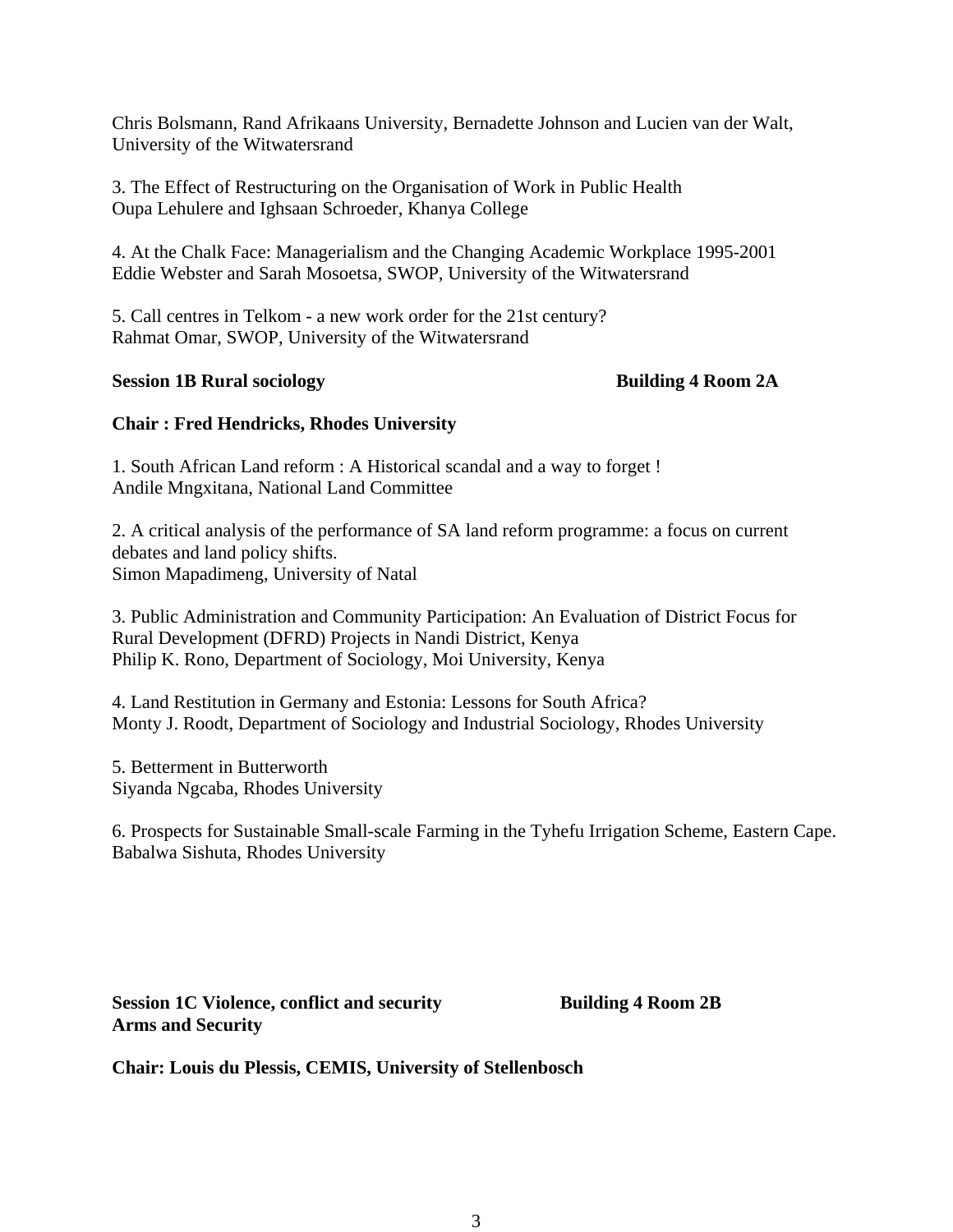1. Military Education and Identity: A Perspective on the South African Military Academy Deon Visser, Dept of Military History, Faculty of Military Science, University of Stellenbosch

2. New missions: Attitudes of officers towards their deployment in Operations Other than War Lindy Heinecken, Centre for Military Studies, University of Stellenbosch

3. Arms Transfers challenges facing the emerging arms supplier states in the new international political economy Castro Khwela, Centre for Military Studies, University of Stellenbosch

4. Civil military Relations and arms procurement in South Africa Rialize Ferreira and Ian Liebenberg, University of South Africa

5. "Civil Society, the Media and Arms Procurement" Zanetta Jansen and Ian Liebenberg, University of South Africa

### **Session 1D Education Building 4 Room 2C Building 4 Room 2C HIV/AIDS and Education**

# **Chair: Marcelle Dawson, Rand Afrikaans University**

1. An assessment of the impact of the primary media in HIV/AIDS Prevention Education Programmes in Cato Manor Secondary Schools in Durban Fazel Khan, University of Durban-Westville, Institute of Social and Economic Studies

2. Trauma in the Classroom: Learners and Educators in the Age of AIDS Carol Coombe, University of Pretoria

3. Towards an Intervention: A Qualitative Study of RAU Students' Perceptions of HIV/AIDS Tina Uys and Meera Ichharam, Rand Afrikaans University

# **Session 1E Building 4 Room 3A Beyond case studies: critical ethnographies and the importance of 'place'**

# **Chair: Ari Sitas, Industrial, Organisational and Labour Studies, University of Natal, Durban**

1. Critical Ethnographies in the Age of Globalisation Gillian Hart, Geography Department, African Studies Centre, University of California, Berkley 2. 'There's no one who loves you when you are not working': Flexibility, Fragmentation and Reconfigured Identities of Retail Sector Workers on the East Rand Bridget Kenny, SWOP, University of Witwatersrand

3. The Materiality of Sex and the Geographies of HIV Transmission: 'Transaction Sex' in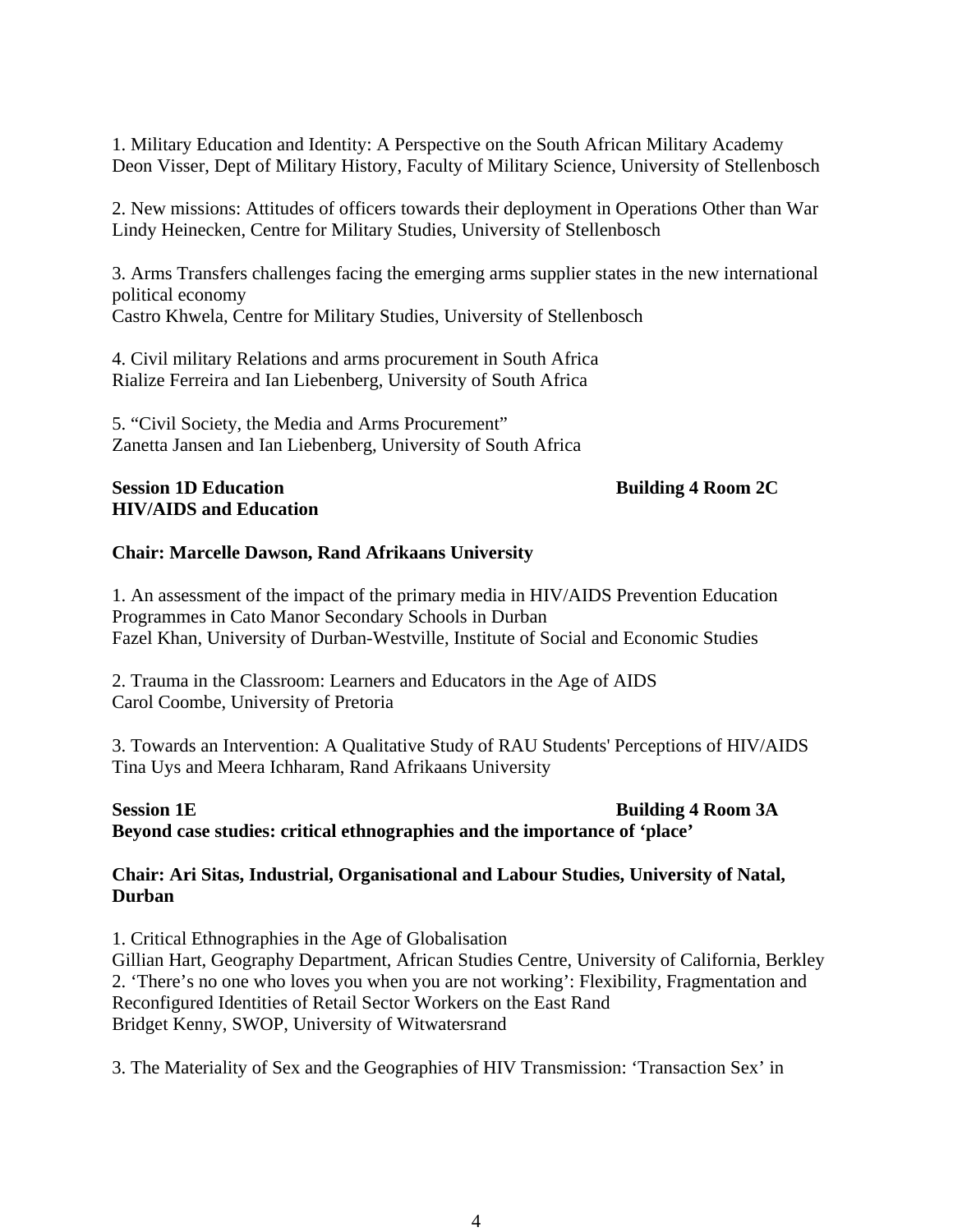Mandeni, KwaZulu-Natal Mark Hunter

4. Mpumalanga Township, KwaZulu-Natal: Beyond a Case-study of Political Violence Debby Bonnin, Industrial, Organisational and Labour Studies, University of Natal, Durban

# **Session 1F Family sociology Building 4 Room 3B The life worlds of families**

# **Chair: L-H Stears, University of Durban-Westville**

1. Transitory partnerships, gender relations and parenthood: reflections on a case study Kamilla Naidoo, University of South Africa

2. The causes of marital breakdown amongst the diaspora of Muslims of Indian origin in the Durban Metropolitan Area, South Africa Sultan Khan, University of Durban-Westville

3.The occurrence of a family-friendly employer in a leading South African Organisation Carina Krogh, Rand Afrikaans University

4. Work-family spillover revisited: Is there hope for marital happiness in the dual-earner family? Ria Smit, Department of Sociology, Rand Afrikaans University

5. Employed Parent's Perceptions of Parental Leave as a Gender Equity Issue L.N. Maqubela, University of the North

# **Session 1G Globalization Building 4 Room 4A Globalisation and African Responses**

# **Chair: Dawid Venter, University of the Western Cape**

1. Africa and Globalisation: Marginalisation Within the World Political Economy D. B. T. Milazi, University of the North West

2. Globalisation and the Rising Structural and Social Inequalities: the African Search for Identity and Solutions.

Teboho J. Lebakeng and Manthiba M. Phalane, Department of Sociology, University of the North

3. Asserting African Cultural Identity within Globalisation

I.V.O. Modo, University of Lesotho

4. African Culture and the Social Implications and Consequences of Globalization Victor Muzvidziwa, Social Anthropology & Sociology Department, University of Lesotho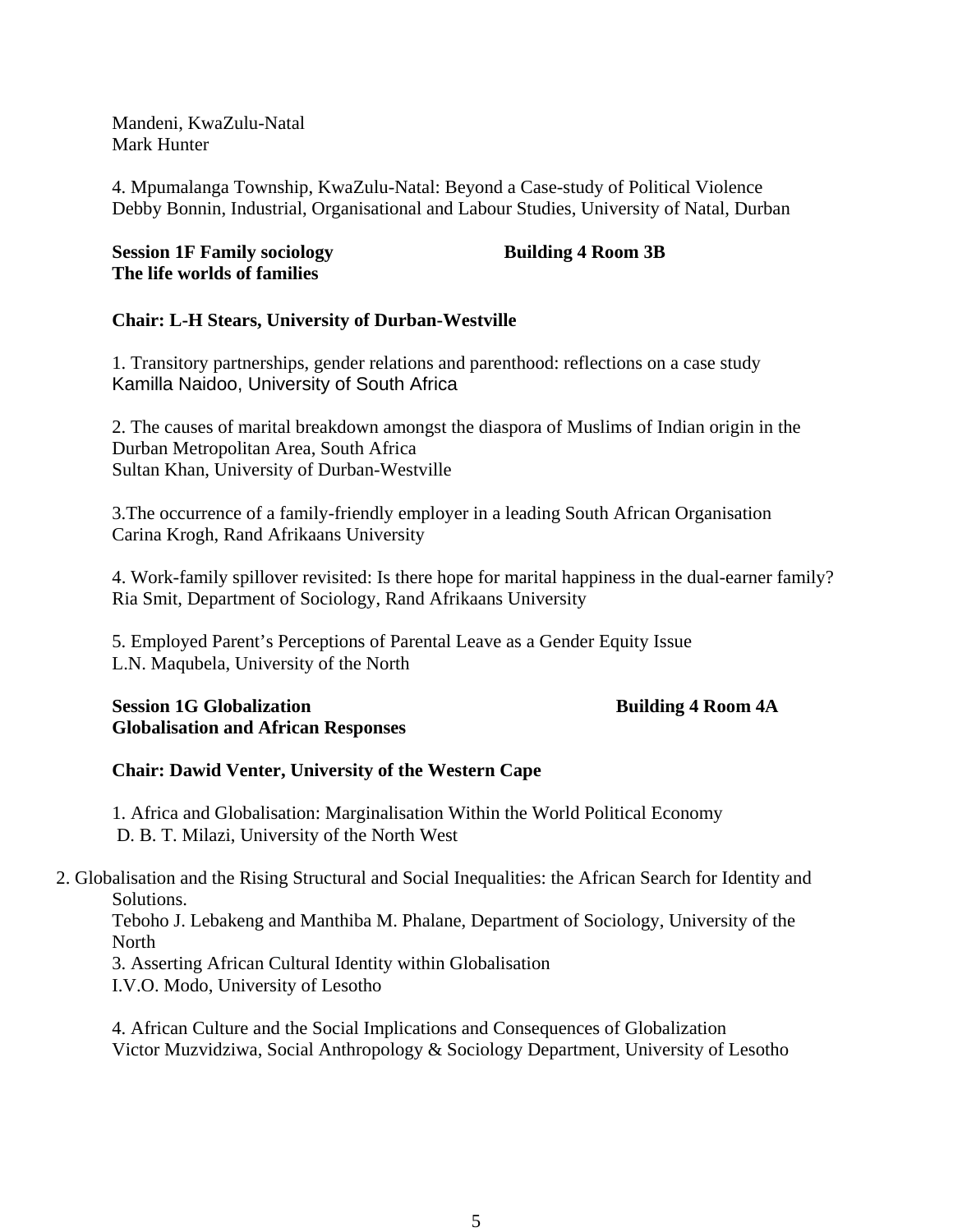5. Ubuntu as an African culture and economic development in South Africa in the globalising era: a critical theoretical analysis S Mpadimeng, University of Natal, Durban

# **12.30 - 13.30 Lunch**

# **13.30 - 15.00 Split sessions**

#### **Session 2A Industrial and economic sociology Building 7 Room 2B Entrepreneurship and Firm Strategies**

# **Chair : Rachmat Omar, Swop, University of the Witwatersrand**

1. Branding and Brand Loyalty as a Critique of the Free Market: From McDonald's to Nike Tina Bebbington, University of the Witwatersrand

2. Emerging Entrepreneurs and Globalisation: A Case Study of Forest Contractors in South Africa Meshack Khosa, HSRC

3. Union Investment Companies and the Creation of a Black Bourgeoisie: A Case Study of the National Union of Metalworkers of South Africa (NUMSA) Investment Company (NIC). Simon Ramapepe, University of the Witwatersrand

4. The Urban Poor's Involvement in Micro and Small Enterprises in a Changing Policy Environment in Kenya Philip K. Rono, Department of Sociology, Moi University, Kenya

5. The Casino Industry in KZN Sharlama Raghubir, Industrial, Organisational and Labour Studies, University of Natal, Durban

#### **Session 2B Media, culture and society and Society Building 4 Room 2A**

# **Chair : Lionel Thaver, University of the Western Cape**

1. The relevance of culture in national development Gholam Khibany, Dept of Journalism and Mass Communication University of Westminster 2. The Influence of Commercial Interests in News Reporting in South Africa Zwelithini Hulane, School of Human and Social Studies, University of Natal, Pietermaritzburg

3. Globalisation and the Reconstitution of the National Imagination on Television in Post-Apartheid South Africa Lionel Thaver, University of the Western Cape

4. Reaching Across the Divide: The challenges of using the Internet to bridge disparities in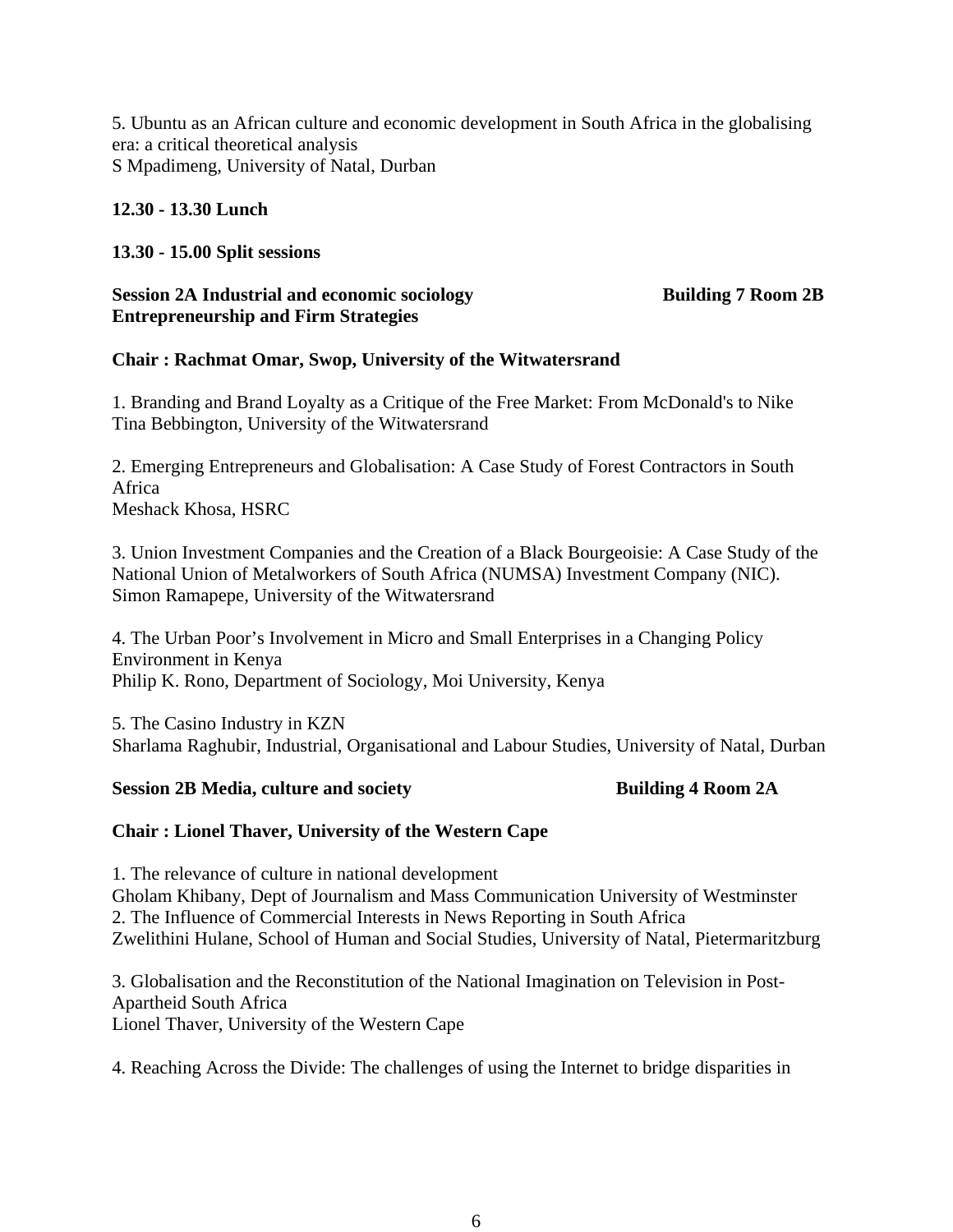access to information Andie Miller, CSVR

# **Session 2C Joint SASA/ISA RC10 session Building 4 Room 2B Participation, Organisational Democracy and Self-Management**

# **Chair : Dasarath Chetty, University of Durban-Westville**

1. Feminist Perspectives of Globalisation Michal Palgi, Women's Studies Programme, Yezreel Valley College, Israel.

2. Challenging Master Narratives: Globalisation and Women's Participation in Public Lif Priya Narismulu, School of Languages and Literature, University of Durban-Westville

3. Rosa Luxemburg's Perspective on Globalisation, Inequality, and the Formation of Identities Narihiko Ito, Sociology Department, Chuo University, Japan

4. The Relevance of the Philosophy and Practice of Marx Tomonaga Taraiko, Philosophy Department, Hitotsubashi University, Tokyo, Japan

5. Intellectuals, Participation and the Knowledge Revolution David Hemson, Institute of Social and Economic Studies, University of Durban-Westville

# **Session 2D Education 6 Research Building 4 Room 2C Building 4 Room 2C Shifting and Rigid Identities Within the Education Sphere**

# **Chair: Carol Allais, University of South Africa**

1. Social Relations Among South African learners: Race, Gender and Identity at a Pietermaritsburg Secondary School E.S.M. Kaabwe, School of Education, Training and Development, University of Natal

2. The Recognition of Prior Learning as a Tool to Structure Students' Identity Jane Castle, School of Education, University of the Witwatersrand

3. 'They're Just not Like us': The Experience of Identity Amongst Pupils at a High School in Gauteng Marcelle Dawson, Rand Afrikaans University

4. The Columbus Effect Irene Broekmann, University of the Witwatersrand

# **Session 2 E Social Theory Building 4 Room 3A**

# **Chair : Paul Stewart, University of the Witwatersrand**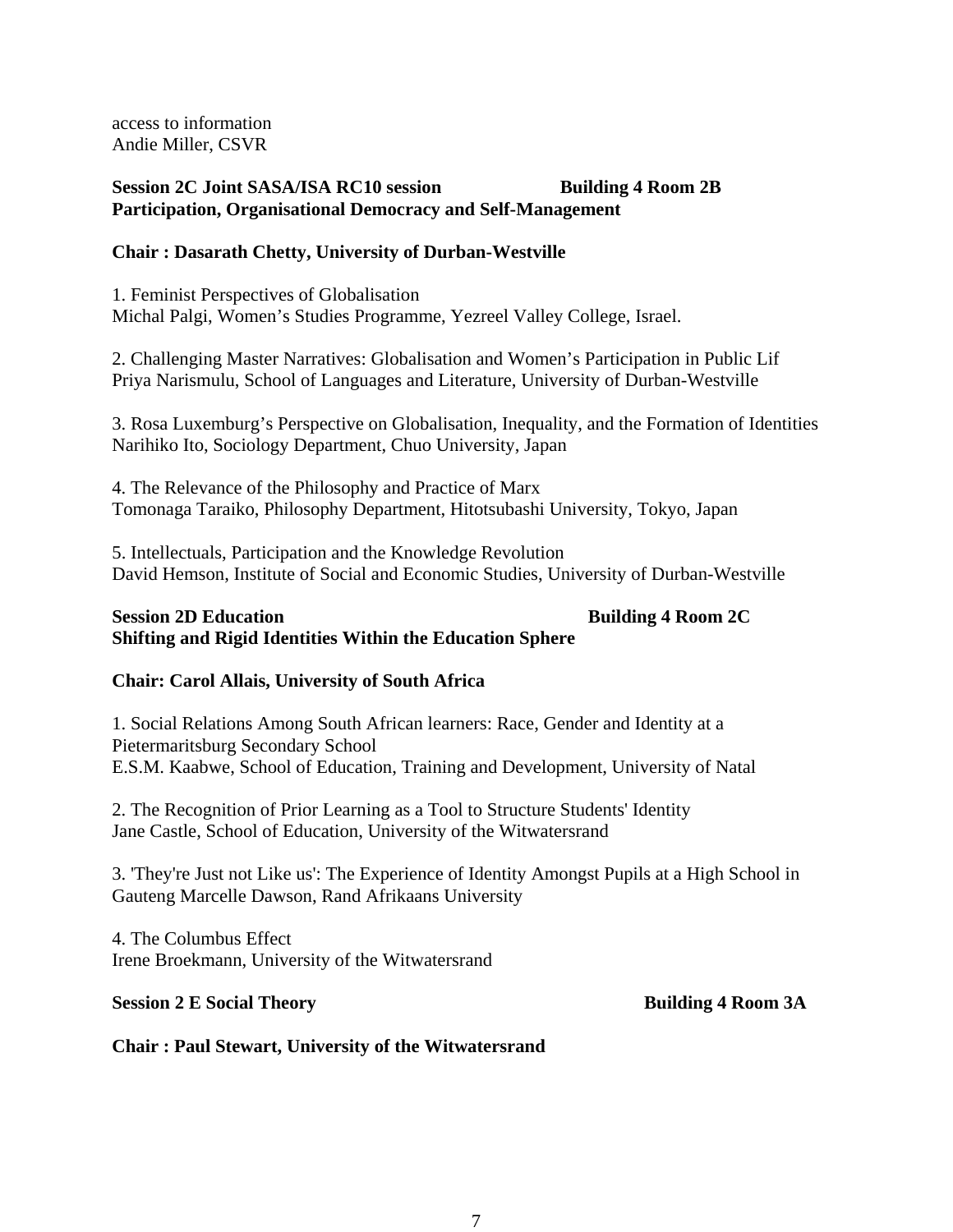1. Mindless versus mindful sociology: models of mind in sociology and social science. Ken Jubber, University of Cape Town

2. Globalisation and perspectives of sociology Vladimir Kultygin, Russian Academy of Sciences, Russia

3. Sociology and Indigenous Knowledge : Epistemic Intervention or doing Sociology in the 'vernacular'? Jimi O. Adesina, Rhodes University, East London

# **Session 2F Politics and Law Building 4 Room 3B The politics of justice**

# **Chair : Janis Grobbelaar, University of South Africa**

1. Grootboom and the Burdens of Reason Darrel Moellendorf, Department of Philosophy, University of the Witwatersrand

2. Post-Apartheid Judicial Decision Making: Process and Power. Lindsey Martin, Centre for Sociological Research, Rand Afrikaans University

3. The politics of justice : The Constitutional Court and Grootboom Elsa Van Huyssteen, Department of Sociology, University of the Witwatersrand

# **Session 2G Development Building 4 Room 4A**

# **Chair : Nhlanhla Jordan, University of Transkei**

1. Marching in line : Globalisation, education and development in South Africa Fhulu Nekhwevha, University of Fort Hare

2. Delinking as an alternative strategy of development to globalisation M Hobo, University of Fort Hare

3. The past and future of development John Ohiorhenuan, United Nations Development Programme

4. Development studies and practice : Past, present and future challenges Jimi Adesina, Rhodes University

5. Structural Adjustment in Mozambique Richard Haines, University of Port Elizabeth

**15.00 - 15.30 Tea**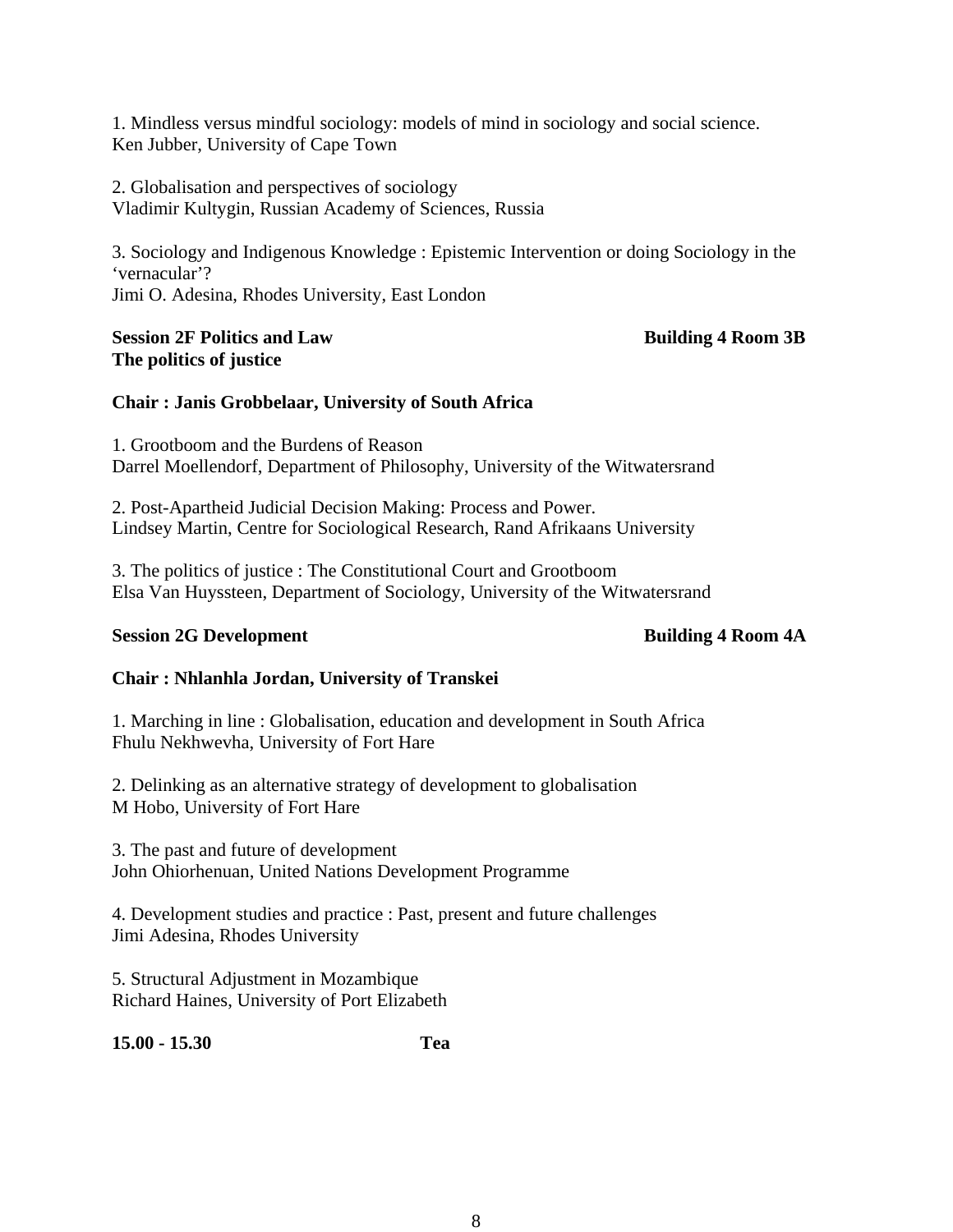# **15.30 - 17.00 Split sessions**

# **Session 3A Industrial and economic sociology Building 7 Room 2B Industrial Restructuring, Production and Employment**

# **Chair : Meshack Khosa, HSRC**

1. Industrial Participation and the South African Economy: A Preliminary Analysis of the Current Defence Offsets Paul Dunne, Middlesex Business School, UK and Richard Haines, University of Port Elizabeth

2. Creating Jobs, Multiplying Jobs: Assessing Claims of the Job Creation Impact of Tourism in South Africa

Jay Govender and Gary Phillips, TURP, University of Natal, Durban

3. Quick Response and Neo-Fordism in the Clothing-Textile Pipeline: A Western Cape Case Study Johann Maree, University of Cape Town and Etienne Vlok, South African Labour Bulletin

4. Going Global: Portnet and Restructuring Happy Mzaca, Industrial, Organisational and Labour Studies, University of Natal, Durban

5. The role of the state in economic growth: A case-study of ESKOM David Masondo, University of the Witwatersrand

# **Session 3B Health** Building 4 Room 2A

# **Chair : Mariana Pietersen, University of Pretoria**

1. Has Birth Registration Improved in South Africa? How Soon Can We Tell? Nqobile Mavimbela, Senior Statistician, Statistics South Africa and Miriam Cassim, Assistant Director, Health Informatics and Research, Department of Health.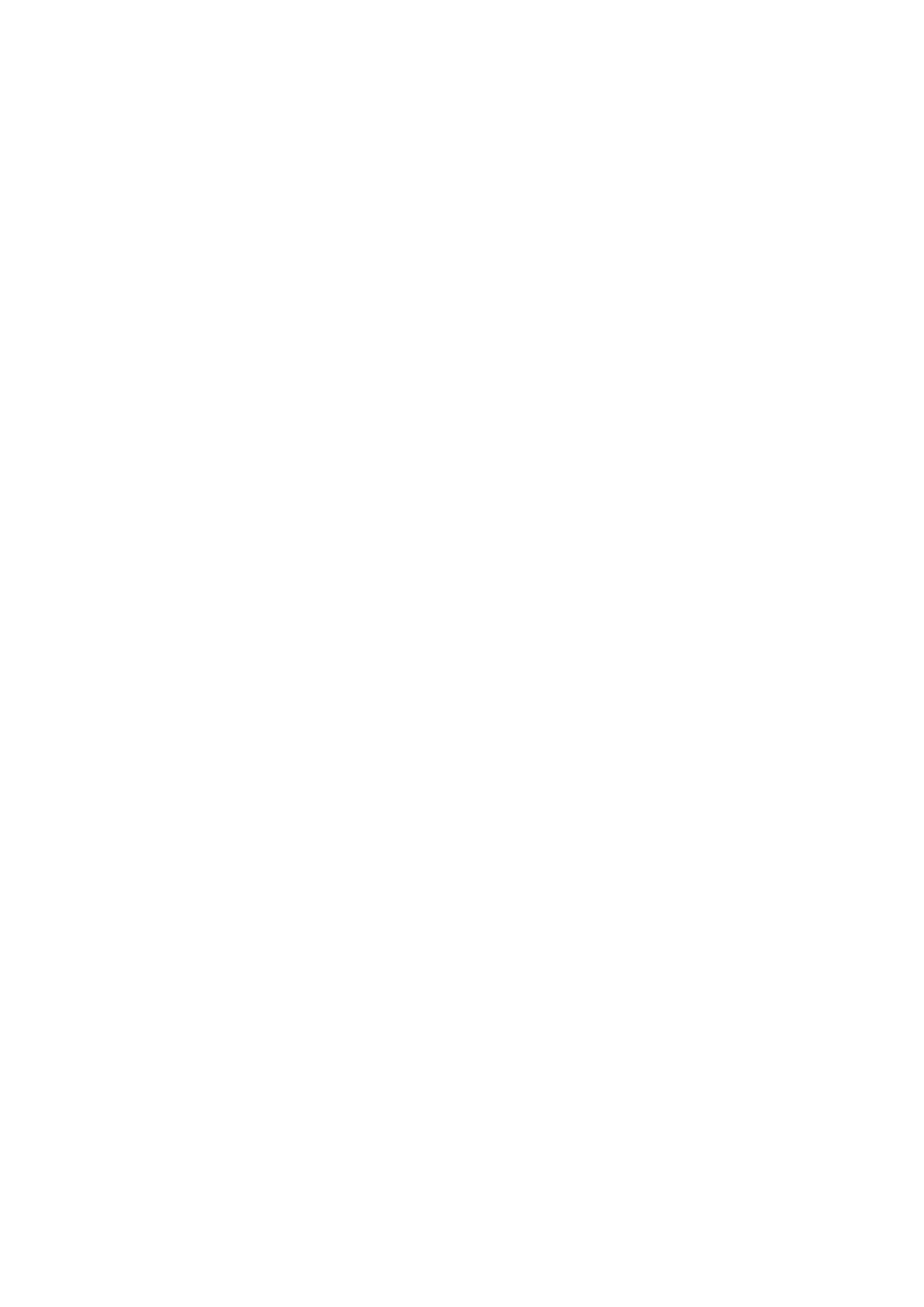2. The Youth Leadership and the Promotion of Public Awareness on Hiv/aids at the University of Durban-Westville N I. Ngcobo, UDW

3. Social Inequalities, Neighborhood Effects, and Women's Health Lora Bex Lempert, The University of Michigan- Dearborn, USA and Amy J Schulz, The University of Michigan- Ann Arbor, USA.

4. An Application of Programme Evaluation Methodology: the Example of Gender and Hiv/aids Mariana H Pietersen, Department Sociology, University of Pretoria.

5. Abortion and its Practice in the Eastern Cape - Port Elizabeth. Stella Kwizera and M.B. Makiwane, University of Transkei

### **Session 3C Violence, conflict and security Building 4 Room 2B Crime and Crime Prevention**

# **Chair: Lindy Heinecken, CEMIS, University of Stellenbosch**

1. A profile of crime in South Africa: Its perpetrators and victims and where it is committed Marthen Schonteich and Antionnette Louw, Institute for Security Studies, Pretoria

2. Local government and crime reduction initiates: Crime audit findings, lessons and recommendations Sibusiso Masuku, Institute for Security Studies, Pretoria

3. The application of international models of Urban Crime Reduction to South African Cities Ingrid Palmary and Janine Rauch, CSVR

4. Social and Economic Implications of Banditry and Cattle Rustling (The Case of East Africa 1980– 2000.) F M Apollos, Department of Sociology, Egerton University, Nakuru, Kenya.

### **Session 3D Education** Building 4 Room 2C **Post-school Education and Training**

# **Chair: Mandla Makhanya, University of South Africa**

1. Higher Education on the Marketplace: University, Exchange and Corruption Dr. Voldemar Tomusk (Open Society Institute, Budapest, Hungary)

2. The Dialectic Between Teaching and Learning in Higher Education - Does Quality Teaching Lead to Quality Learning? Shaheeda Essack (University of Durban-Westville)

3. Intergenerational Transmission of Education in Brazil : Has Inequality Decreased ? Leticia J. Marteleto, Institute for Social research, University of Michigan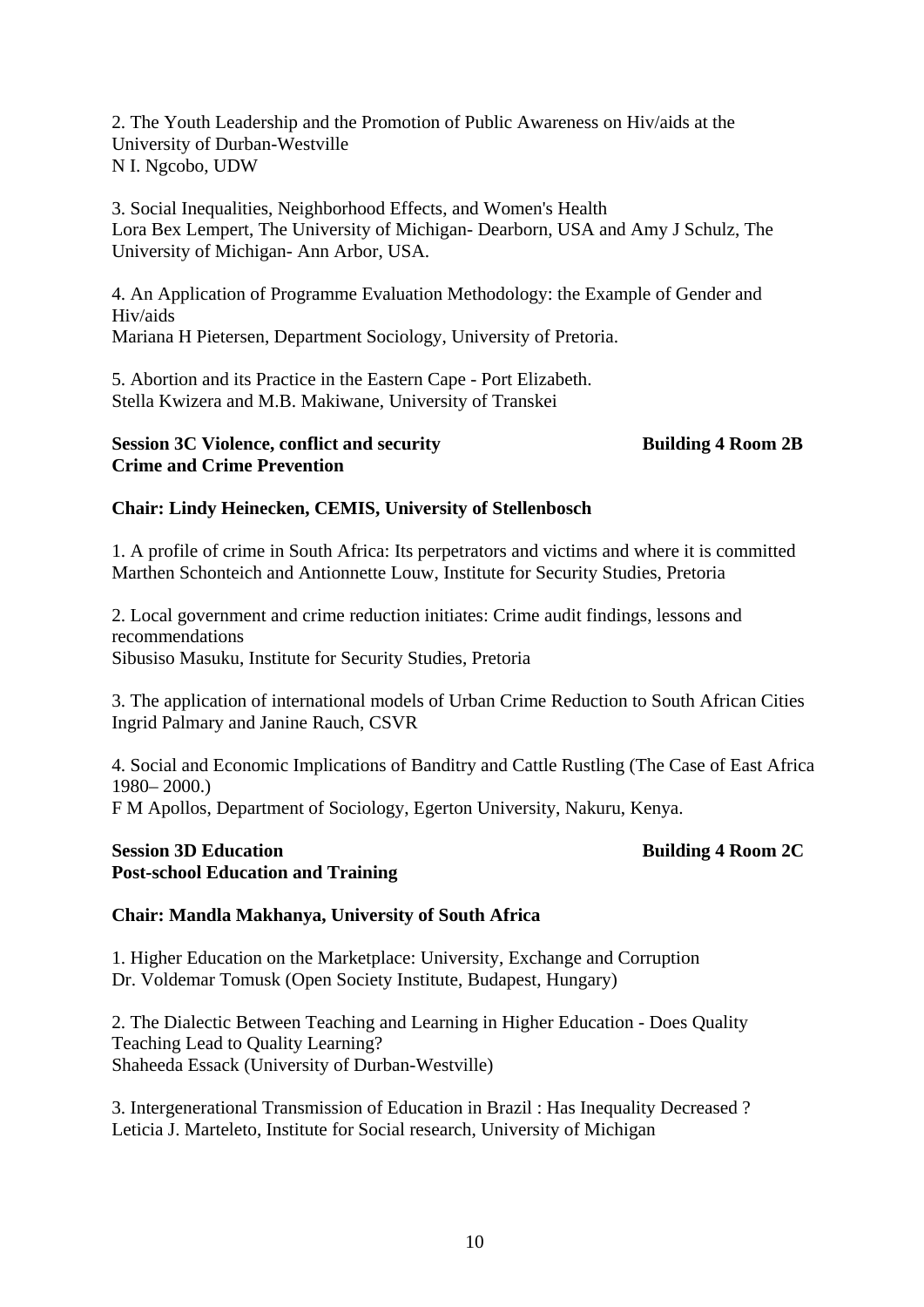4. Appropriating indigenous epistemologies to interrogate post-colonial educational canons Moeketsi Letseka, University of Fort Hare

**Session 3E Industrial and economic sociology Building 4 Room 3A** 

# **Working Class Movements in Transition 1: Changing Worker Identities in the Workplace and in the Community**

# **Chair :David Hemson, University of Durban-Westville**

1. African Trade Unions and the Challenge of Globalization Funmi Adewumi, Trade Union, Labour Studies and Human Rights Education Centre, Akure, Nigeria

2. Selling Selves: Control, Resistance and Detachment on South African Supermarket Shopfloors Bridget Kenny, University of the Witwatersrand

3. Bonds that Shape, Bonds that Tie and Bonds that Break: Undigitalised Bodies and their Struggles for Livelihoods in KwaZulu-Natal Ari Sitas, University of Natal, Durban

4. Talking Solidarity: Trade Unions and the Possibility of the Emergence of a Global Labour Movement Andries Bezuidenhout, University of the Witwatersrand and Chris Bolsmann, Rand Afrikaans University

# **Coping with illnesses**

# **Session 3F Family Session 3F Family Session 3F Family Session 3B Building 4 Room 3B**

# **Chair: C Van Zyl-Schalekamp, Vista**

1. Children living with AIDS – a rapid appraisal in South Africa Rose Smart, Independent consultant

2. Empowering families in the genetics era: a case study Tessa Le Roux, Sharon Terry and Patrick Terry, Lasell College, Newton, Massachusetts, USA and PXE International, Sharon, Massachusetts, USA

3. The church, family and HIV/AIDS M Masangu, University of Pretoria **Session 3G** Methodology Building 4 Room 4A

# **Chair : Alistair Smart, Vista**

1. "Africa's only Grand Prix: exit and entry survey's in evaluation research" Alastair Smart, Sociology Department, Vista University - Welkom Campus 2. The Ethical Vacuum and Fieldwork: Ethical and political concerns regarding the treatment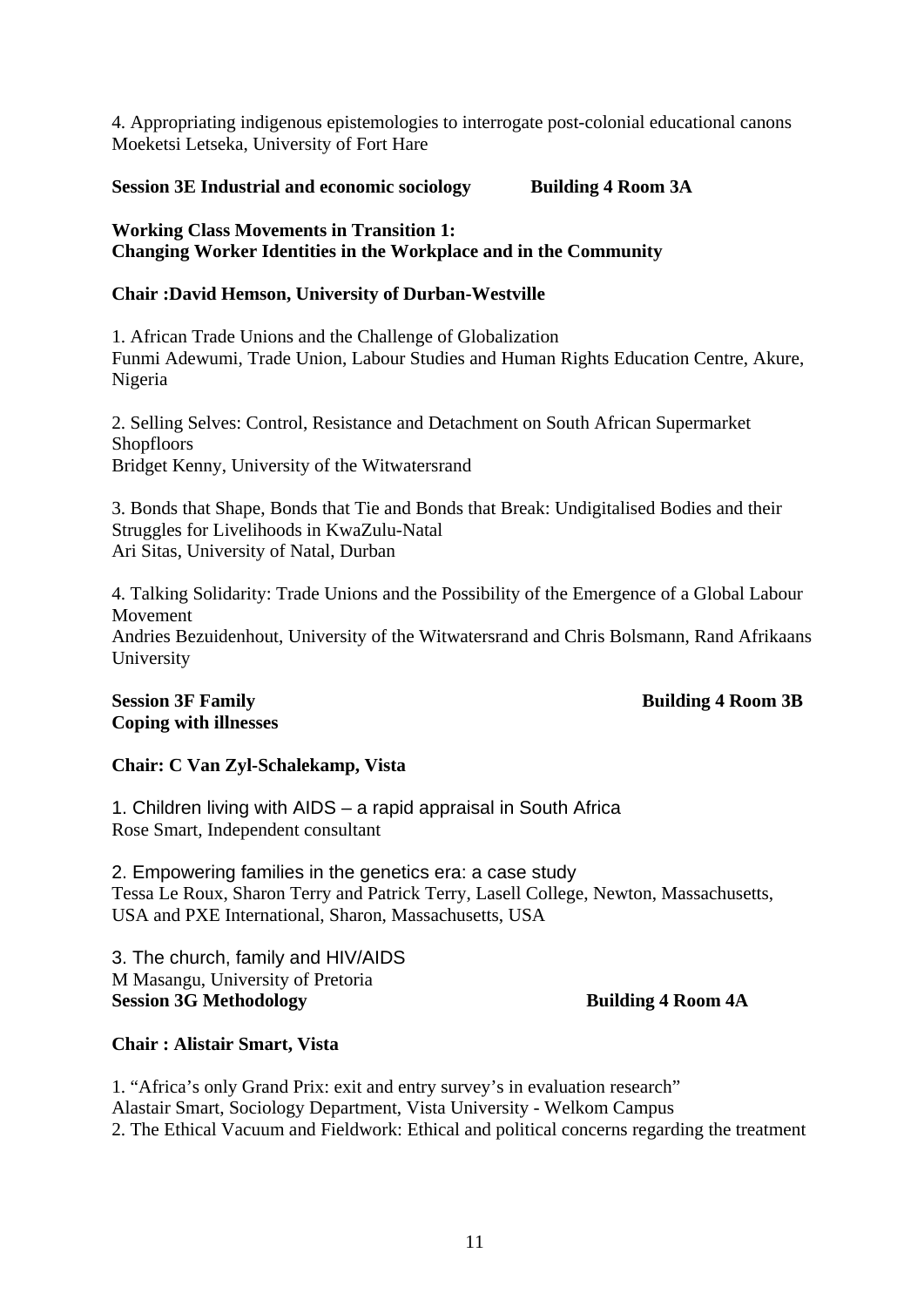of 'fieldworkers' and the conduct of fieldwork in development research Thokozani Xaba, School of Development Studies, University of Natal, Durban

# **Tuesday 3 July**

# **8.30 - 10.00 Plenary 2 Building 7 Room 2B**

# **Conceptualising the Local and the Global**

# **Chair and discussant : Belinda Bozzoli, University of the Witwatersrand**

1. The USA in/and the World: Problems with the Idea of Americanization Roland Robertson, University of Aberdeen, Scotland

2. Globalisation and Societal Well-being : Some Reflections on Global and Local Influences H.A Louw and I.M Bredenkamp

3. Anti-globalisation Organisation - A Fourth Generation People's Movement Embracing a Project Identity ? Dawid Venter, Dept of Anthropology & Sociology, University of the Western Cape and Ignatius Swart, Dept of Religion, University of the Transkei

**10.00 - 10.30 Tea** 

**10.30 - 12.30 Split sessions** 

# **Session 4A Industrial and economic sociology Building 7 Room 2B Employment Equity and Diversity in the Workplace**

# **Chair : Nsolo Mijere, University of the Transkei**

1. Affirmative Action in South Africa, 1994-2001: What has Happened?

N. Z. Dlamini, Potchefstroom University, Vaal Triangle

2. Gender in the Workplace: South African Women and Discrimination in the Workplace Elsabe Keyser, Potchefstroom University, Vaal Triangle

3. Employment Equity as an Integral Part of Employment Relations Policies in South African **Organisations** Leon Moolman, Potchefstroom University, Vaal Triangle

4. Changing or Shifting the Racial Centre - Organisational Effectiveness or Moral Obligation? Johann Stimie, Petros Business Solutions

# **Session 4B Gender Building 4 Room 2A Gender and Globalisation : Joint Session with** *Agenda*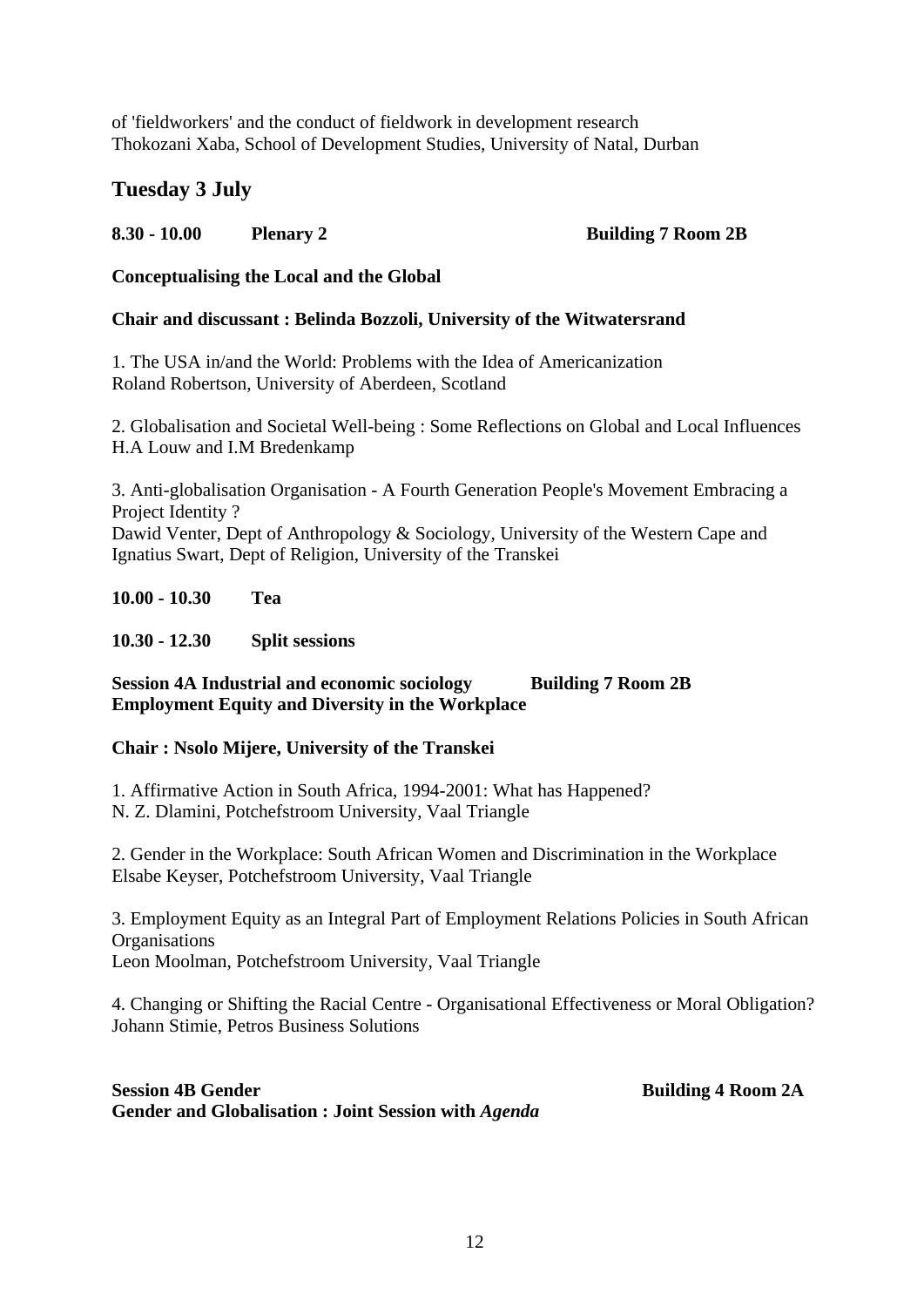# **Chair: Debby Bonnin, Industrial, Organisational and Labour Studies, University of Natal**

1. Framing Gender and Globalisation Lou Haysom, Editor of *Agenda*

2. Globalisation and issues of economic justice : Responses of women of the Southern hemisphere Catherine Mooney, History Department, Virginia Commonwealth University, USA

3. Women's work and globalisation trends : The South African picture Liesl Orr, Naledi

4. Globalisation and women's work in South Africa : National and local approaches to economic transformation

Caroline Skinner and Imraan Valodia, School of Development Studies, University of Natal, Durban

# **Session 4C Violence, Conflict and Security Fig. 3. Building 4 Room 2B Police Reform and the Criminal Justice System**

# **Chair : Monique Marks, University of Natal**

1. Transforming the South African Police Service: The Changing meaning of transformation Ineke van Kessel, Afrian Studies Centre, Leiden, The Netherlands

2. Improving public safety and security through priority police integrity Gareth Newham, Criminal Justice Policy Unit, CSVR

3. The state of the Criminal Justice System in South Africa Eric Pelser, ISS and Janine Rauch, CSVR

4. Do Criminal Laws Breed Criminal Ingenuity or Criminal Ingenuity Breeds the Enormous Criminal Laws? An Intuitive Exploration of the Interplays. Smart Otu, University of the Western Cape

5. Low Crime Suburb in High Crime City : A Victimisation Survey of a Low Crime Suburb. Bernadia Virasamy, University of Venda

# **Session 4D Social Demography Building 4 Room 2C**

# **Chair: Carel van Aardt**

1. Migration and social exclusion in Western Cape Coloured communities. Simon Bekker, Department of Sociology, University of Stellenbosch

2. What has changed - a comparison of geodemographics in 1991 and 1996 Craig Schwabe, Human Sciences Research Council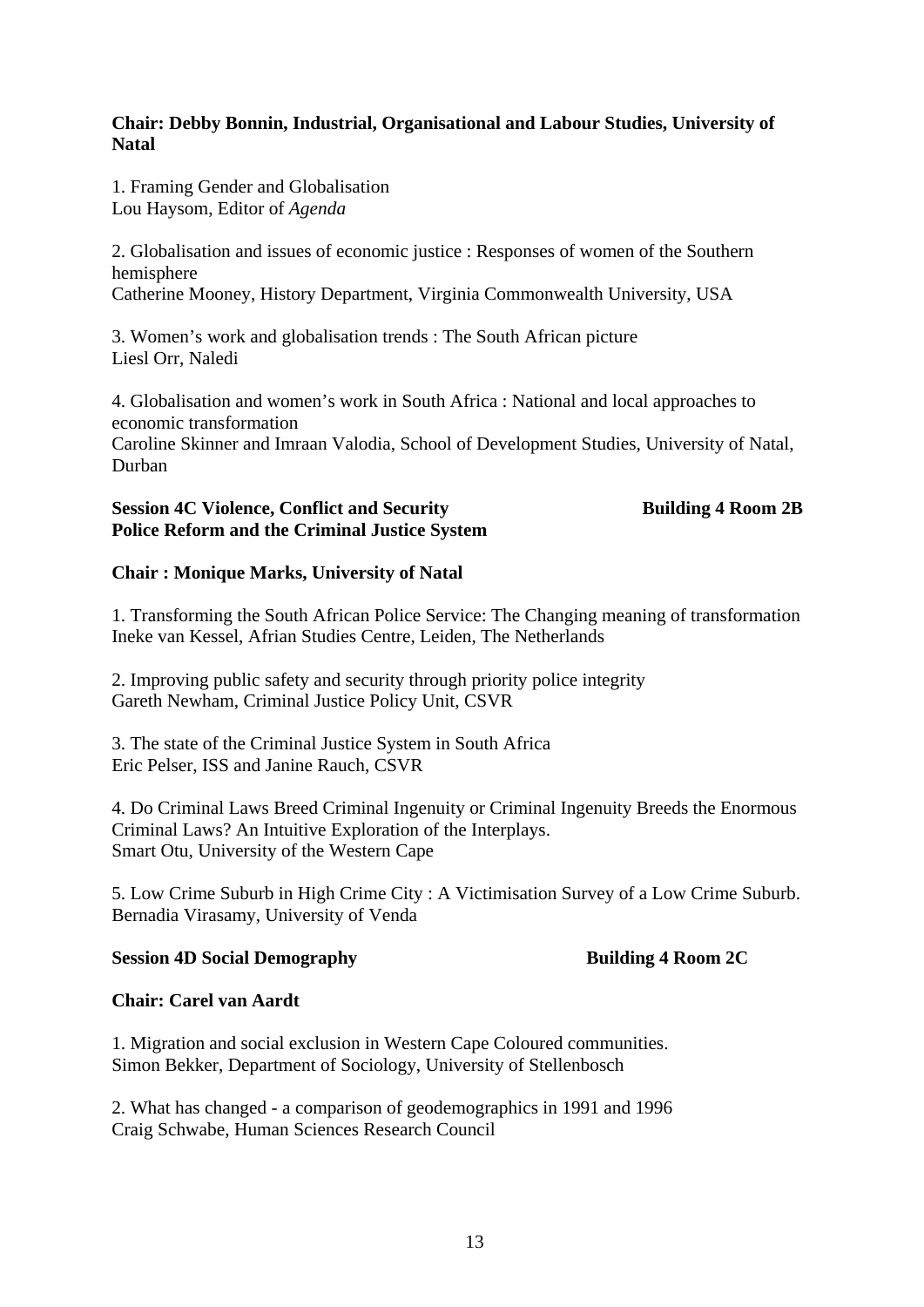3. The demographic impact of HIV/AIDS in South Africa: Rethinking the existing assumptions Carel van Aardt, Bureau of Market Research, University of South Africa

4. Female Headed Households in South Africa Nolunckwe Bomela and Louis van Tonder, Department of Sociology, University of Pretoria

5. The Progressive increase of HIV/AIDS Prevalence Rates In South Africa: A Symbolic Interactionist Approach Zethu Matebeni, Department of Sociology, University of Pretoria

# **Session 4E Industrial and economic sociology Building 4 Room 3A Working Class Movements in Transition 2: Changing Trade Union Organisations and Struggles**

# **Chair : Franco Barchiesi, University of the Witwatersrand**

1. Globalization and Union Democracy: A Comparison of the Hormel Strike of 1985-1986 (USA) and the Volkswagen Strike of 2000-2001 Peter Rachleff, Macalester College, USA

2. The Need for a New or Different Labour Research Agenda Dinga Sikwebu, National Union of Metalworkers of South Africa

3. The Rise and Decline of Social Movement Unionism Karl Von Holdt, University of the Witwatersrand

4. Globalisation, Workplace Change and Its Impact on Worker Organisations Workers' College Students, Durban

5. The investment by South African firms in the retail sector in the Southern African Development Community (SADC) region Portia Lebala, University of the Witwatersrand

#### **Session 4F Politics and law Building 4 Room 3B Politics, governance and identity**

# **Chair : Elsa van Huyssteen**

1. "'The ANC has sold us out": Black and White Democratic Alliance Supporters Share Their Views on Liberalism in Transition" Amy Ansell and Ariel Libhaber

2. ' Infocom' and the 'hrv' politics of method inside of the South African TRC Janis Grobbelaar, UNISA 3. Public participation in the integrated development planning processes of local government in Pretoria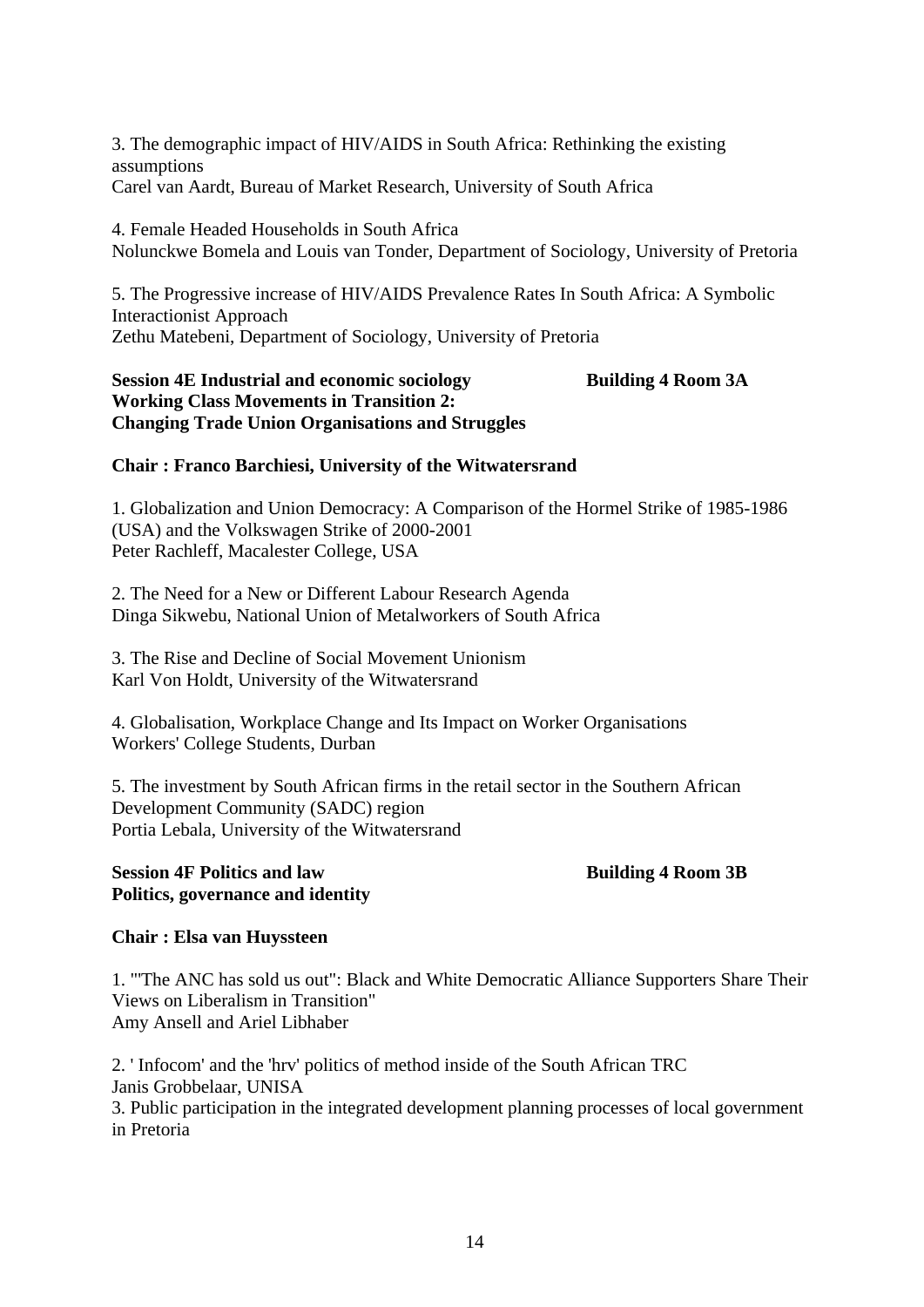# Greg Houston, Ian Liebenberg and William Dichaba, HSRC

4. Crime,corruption and Governance in Africa F M Apollos, Department of Sociology,Egerton University, NAKURU-KENYA

5. National Reconciliation in Tunisia Abdelkader Zghal, President, Tunisian Sociological Association

# **Session 4G Globalization Building 4 Room 4A Globalisation and the State**

# **Chair: Frances Nyamnjoh, University of Botswana**

1. Globalization, Sub-state Nationalism And The Re- Configuration Of The Nation-state In Africa Mohammad J. Kuna, Department of Sociology, Usmanu Danfodiyo University, Nigeria

2. Globalization as an Affirmation of the Citizen-subject Relationship Established Between Developed and African Nations During Colonization Munyae M. Mulinge Department of Sociology University of Botswana and Margaret M.Munaye, Centre for Continuing Education, University of Botswana

3. Government, Business and Labour Conceptions of State-society Relations: South African Responses to Globalisation (1996-2000) Louwrens Pretorius, Department of Sociology, University of South Africa

4. ' 'Globalization', the Regulation Approach and the Politics of Scale Kevin Cox , Dept of Geography, Ohio-State University, USA.

5. A commutative theory of international justice Bradley Thompson, Department of Economics, Simon Fraser University

| $12.30 - 13.30$ | Lunch      |                           |
|-----------------|------------|---------------------------|
| $13.30 - 15.00$ | <b>AGM</b> | <b>Building 7 Room 2B</b> |
| $15.00 - 15.30$ | <b>Tea</b> |                           |
|                 |            |                           |

**15.30 - 17.00 Split sessions**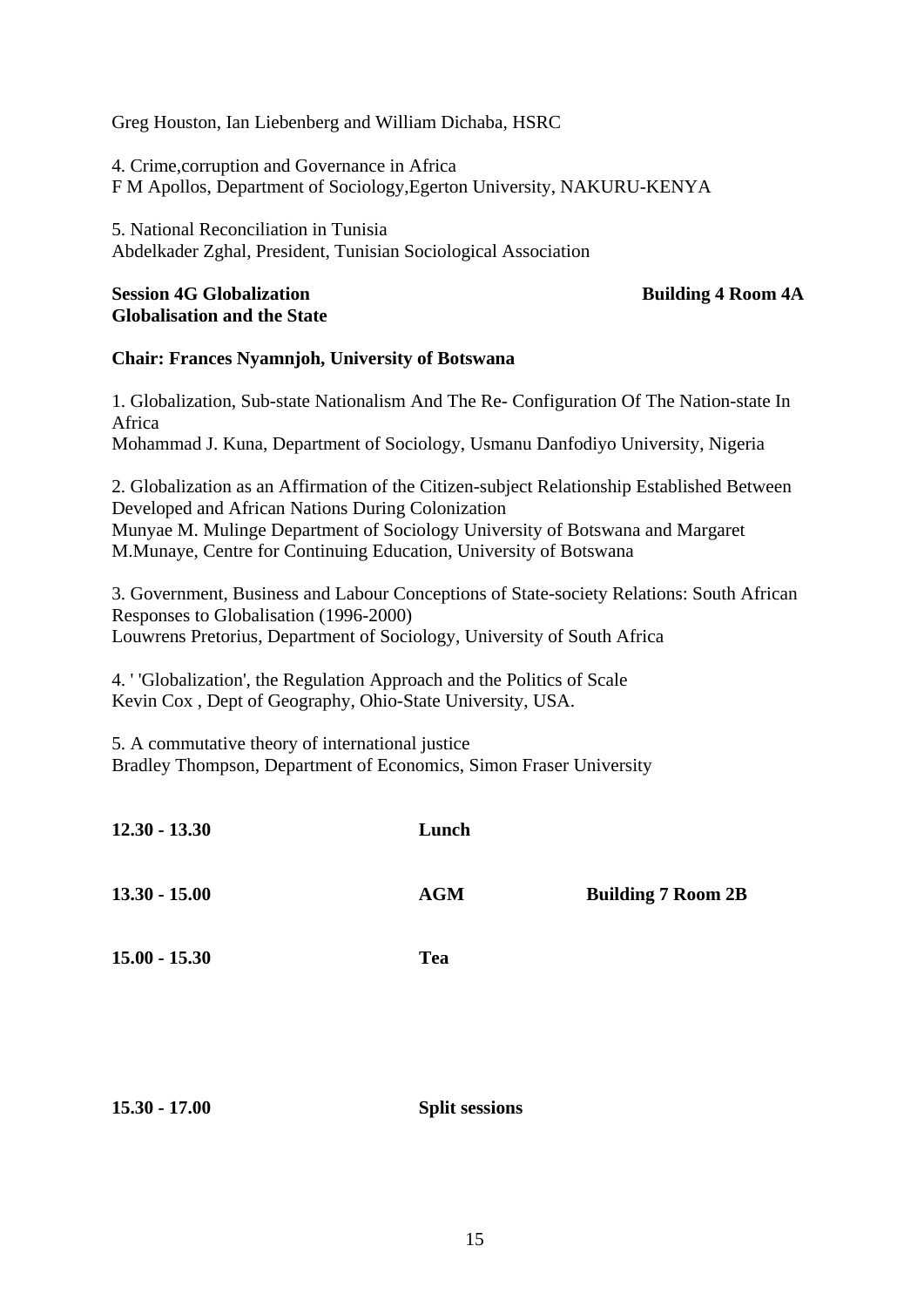# **Session 5A Industrial and economic sociology Building 7 Room 2B Organisational Change, Participation and Trust**

# **Chair : Dominic Milazi, University of the North-West**

1. The Impact of Organisational Restructuring on Intra-organisational Trust Neville Bews and Tina Uys, Rand Afrikaans University

2. Organisational Theory under Surveillance. The South African Case Johann Maree, University of Cape Town

3. The Changing Relationship between Teamwork and Work Culture in the South African Gold Mining Industry: A Case Study of TauTona Gold Mine Timothy Phakati, University of the Witwatersrand

4. Employee Participation as a Form of Social Change and Its Effect on Workplace Labour Relations Christo Van Wyk, Potchefstroom University, Vaal Triangle

5. Reading the Rockface: tacit skills, practical knowledge and safe working practises in a development-end underground. Paul Stewart, University of the Witwatersrand

# **Session 5B Gender Building 4 Room 2A Disruptions of Globalisation**

# **Chair: Liz Walker, Sociology Department, University of Witwatersrand**

1. The Status of the Girl-child in Soweto, South Africa Adeyinka Aderinto, Sociology Department, University of Witwatersrand

2. Globalisation and Sexuality: From Social Licencing to Indivisualised Licence. The Crisis of Sexuality in Contemporary South Africa. Paul Germond, Sociology Department, University of Witwatersrand

3. Exploring Gender Issues of Rural Women's Personal, Social and Economic Realities: A Case Example. Thandi Buthelezi, Social Work Department, UNISA

4. Saying it themselves : Men, gender relations and globalizations Milton Obote Joshua, Egerton University, Kenya

5. The dynamics of social identity in South Africa : Implications for African women Nhlanhla Jordan, University of the Transkei

**Session 5C Race and ethnicity Building 4 Room 2B Migration, ethnicity and identity**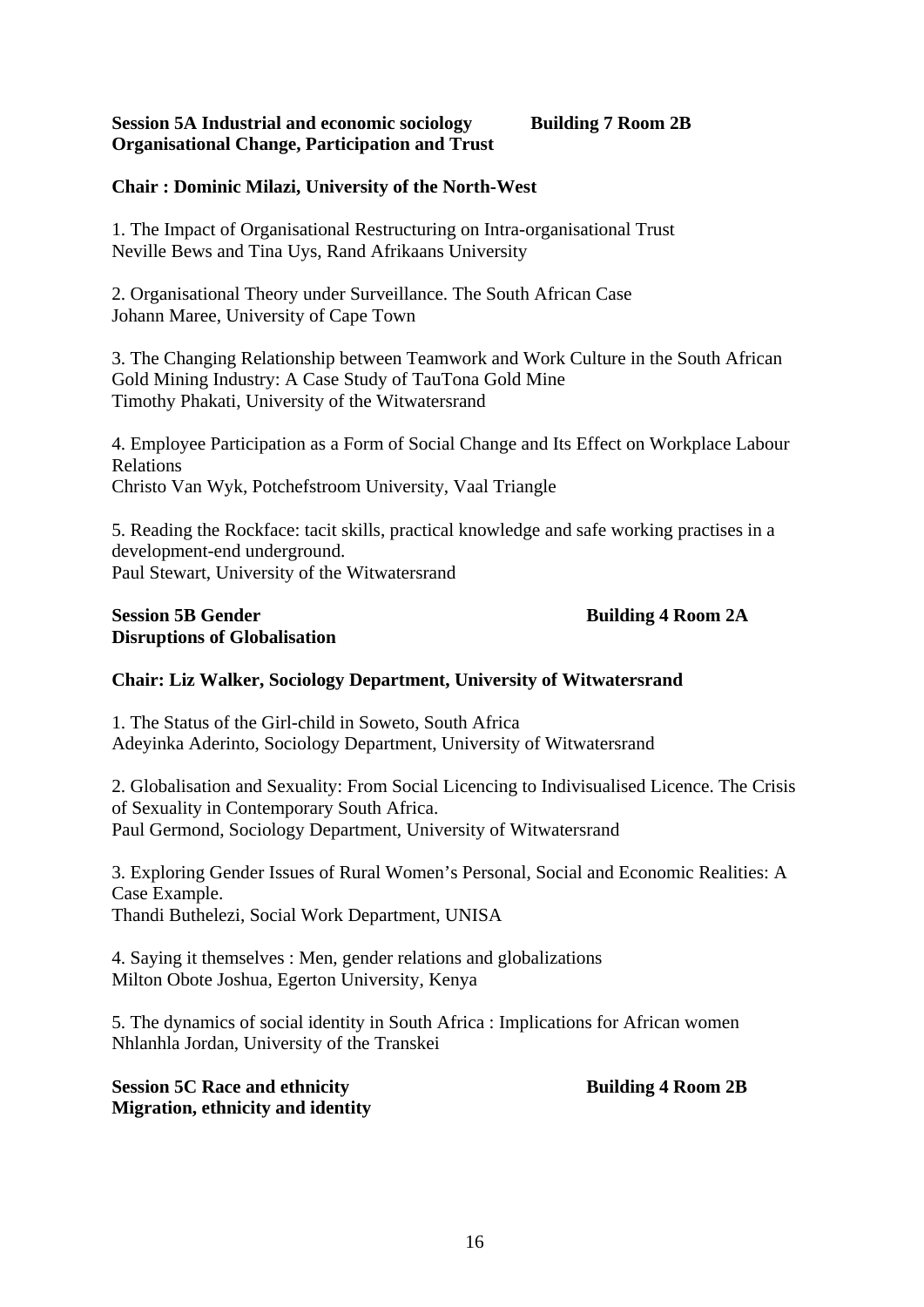# **Chair : Louis Molamu, University of South Africa**

1. Xenophobia: Unravelling the legacy of discrimination and exploitation in South Africa Sthembiso Bhengu, School of Human and Social Studies, University of Natal

2. Foreign Journeys Bronwyn Harris, Centre for the Study of Violence and Reconciliation

3. Constant movement between places is but one option ! Representation of bounded movement among Russian-Jewish immigrants Edna Lomsky-Feder and Tamar Rapoport, Hebrew University of Jerusalem

4. Ethnicity, Violence and Democracy in Africa Ms. Jane W. Machira, Programme Officer, Foundation for Dialogue, Nakuru-kenya.

#### **Session 5D Education** Building 4 Room 2C **Restructuring the Curriculum**

# **Chair : Veronica McKay, University of South Africa**

1. The NQF, OBE, Curriculum 2005 - sweet dream or nightmare? A discussion of developments in compulsory education in South Africa since 1995 Anne Oberholzer

2. Education as the Practice of Freedom: The Search for Relevance and Inclusivity through Curriculum Reform Processes Lindelwa Ntutela, Technikon SA

3. Do our teaching and learning materials do what we think they do? Some thoughts from the Wits Sociology Foundation course Louise Hagemeier, University of the Witwatersrand

4. Continuity and change: a case study of Group Dynamics syllabi Charles Puttergill, University of South Africa

5. Recolonizing of South Education Aminur Rahim, University of Fort Hare

# **Session 5E Poverty and unemployment Building 4 Room 3A**

#### **Chair : I.V.O. Modo, University of Lesotho**

1. Down but not out in central Durban : "streetwisdom" and survival in a post-apartheid inner city Geoff Waters, University of Natal, Durban 2. Waai-waai: The impact of mining retrenchments on rural homesteads, a case-study of Pondoland Bizana Alex Ngonini, University of the Witwatersrand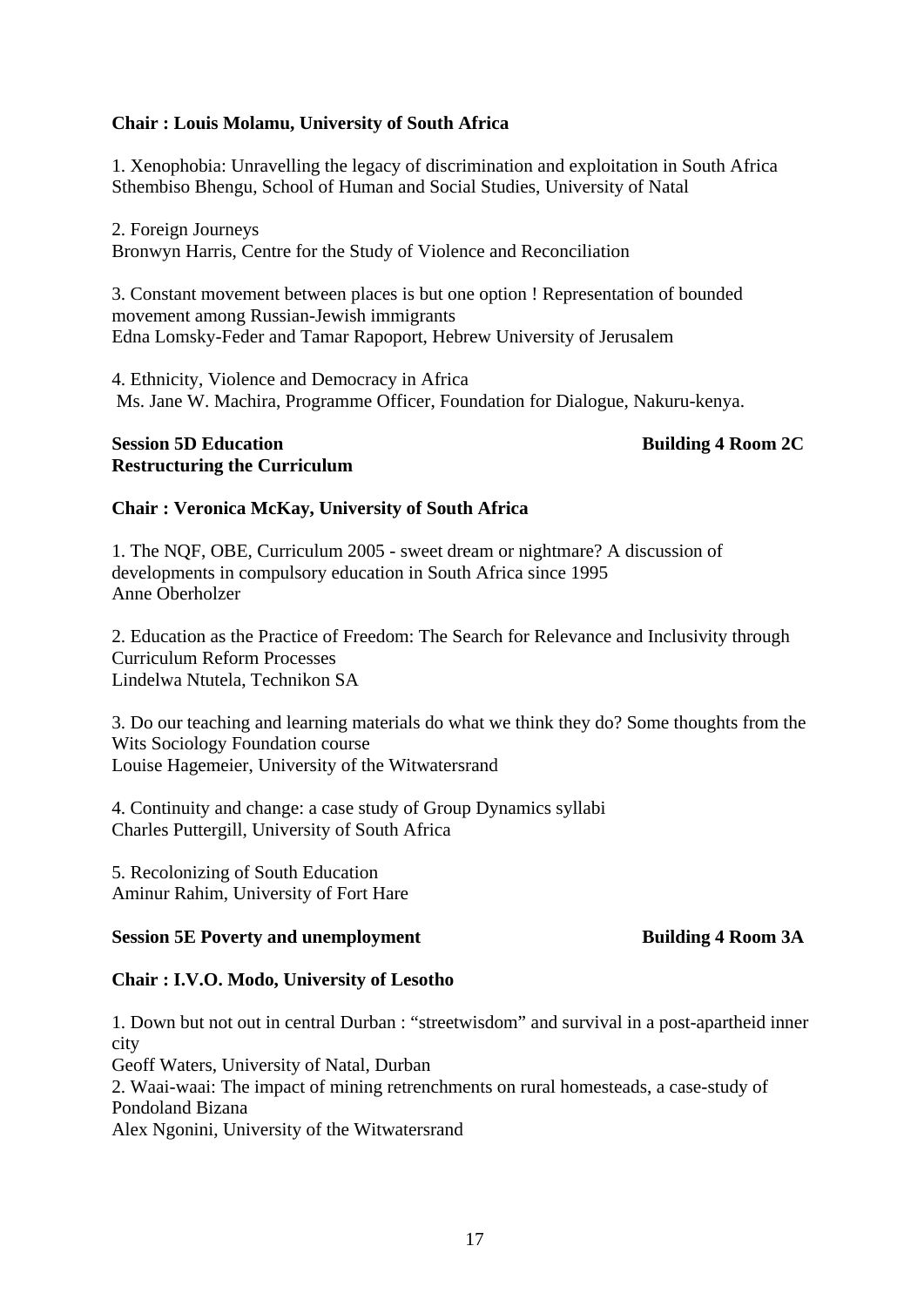3. Socio-economic alternatives in Marginal and Declining Towns in KZN Raymond Ngcobo, UND

4. People and Work: Urban Informal Traders and Unemployment in the Eastern Cape Nsolo J Mijere, University of Transkei

5. Banana City: a Case of a Forgotten Society ME Cebekhulu

# **Family structures**

# **Session 5F Family Session 5F Family Session 5F Family Session 3B Building 4 Room 3B**

# **Chair: M.E. Rabe, Vista**

1. Global Demographic Change and Convergence in Family Structure in the  $21<sup>st</sup>$  Century Edward L. Kain, Sociology and Anthropology, Southwestern University, Georgetown, USA

2. Black South Africans Do Live in Nuclear Family Households - a Response to Russell Susan C. Ziehl, Rhodes University

3. In Defense of Family Sociology: the Families of Foreigners' Wives Maretha de Waal, Department of Sociology, University of Pretoria

4. Who will take care of the orphans: Fosterage patterns in the age of AIDS Sangeetha Madhavan, University of the Witwatersrand

**Session 5G Industrial and economic sociology building 4 Room 4A Balancing globalisation and economic justice : Organisational Reconfigurations in KwaZulu-Natal** 

# **Chair : Simon Mapadimeng, University of Natal, Durban**

1. Introducing the project : Global rules, local norms in post-apartheid organisational change Ari Sitas

2. Pit Closures in the KZN Coal Cluster, Marginalization and Community Economic Alternatives" Mvuse Mgeyane, UND

3. Maritime Work and Maritime Workers Shaun Ruggunan, UND

4. Overview of a Survey on Organizational Reconfigurations in KZN Trade Union Research Project, UND **Wednesday 4 July** 

**8.30 - 10.00 Plenary 3 Building 7 Room 2B**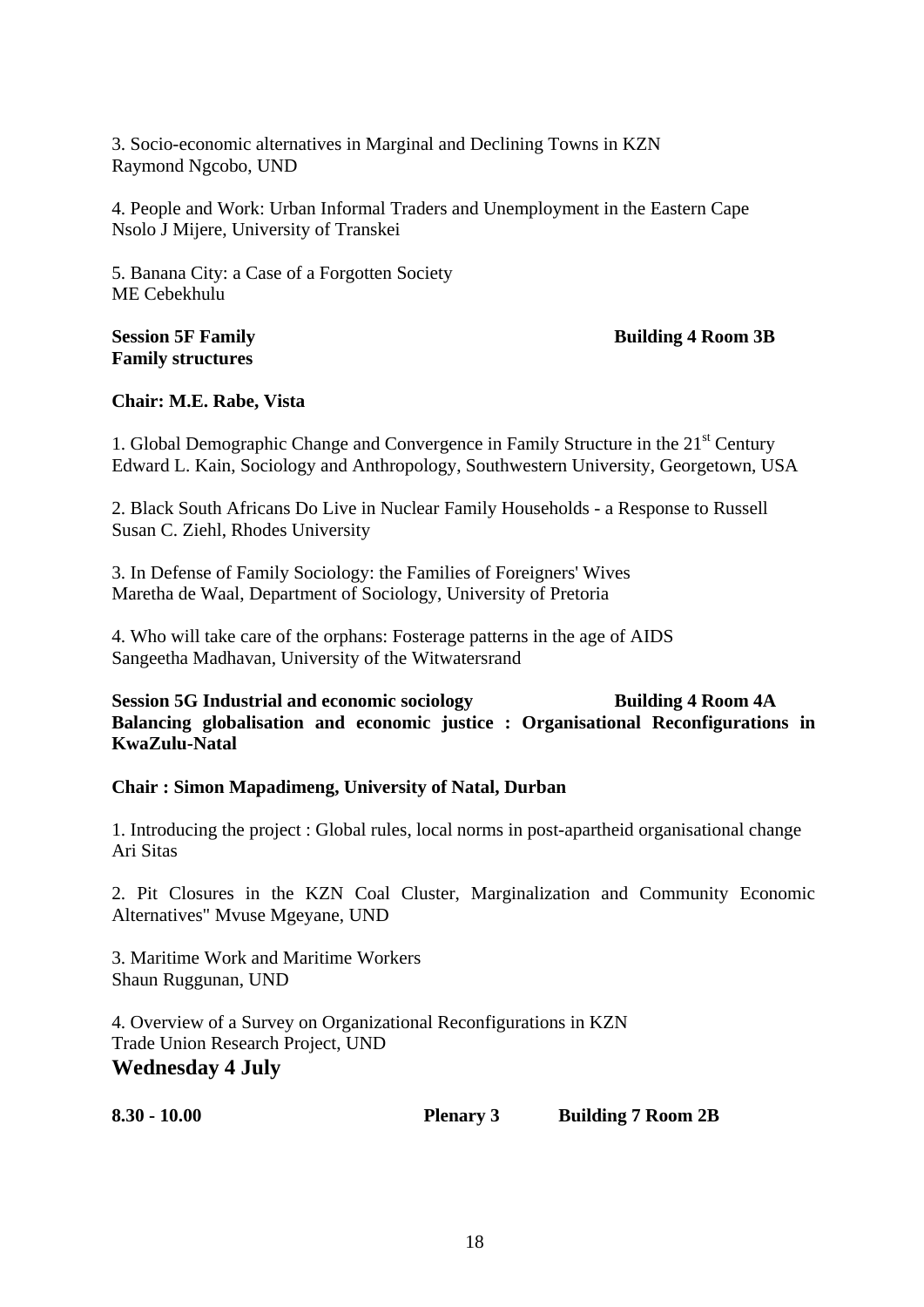# **Globalisation, culture and technology**

#### **Chair : Ari Sitas, University of Natal , Durban**

1. Globalisation and the Sociology of the Newsroom Wilmot James, Cape Argus

2. Globalisation, culture, technology and development Archie Mafeje, American University, Cairo

3. "For Many Are Called but Few Are Chosen": Globalisation and Popular Disenchantment in Africa.

Francis B. Nyamnjoh, University of Botswana.

| $10.00 - 10.30$ | Tea                   |  |  |
|-----------------|-----------------------|--|--|
| $10.30 - 12.30$ | <b>Split sessions</b> |  |  |

# **Session 6A Joint session : Industrial and economic sociology / Gender Women and Work Building 7 Room 2B**

# **Chair: Bridget Kenny, SWOP, University of Witwatersrand (TBC)**

1. From Women's Liberation to 'Managing Diversity': Counting the Cost of Neoliberalism in Australia

Tom Bramble, University of Queensland (Australia) and Diane Fieldes, University of New South Wales (Australia)

2. Women in Business as a Key to Gender Equity Maretha de Waal, Centre for Gender Studies, University of Pretoria

3. Women, Globalisation and Food Security in Africa Beatrice Onsarigo, Sociology Department, Egerton University, Kenya

4. Contradictions and Complexities of Black Women's Advancement in the Media Industry Mashadi Dumelakgosi, Wits

#### **Session 6B HIV/AIDS Research Building 4 Room 2A**

# **Chair : Teboho Lebakeng, University of the North**

1. A critical historical analysis of state responses to HIV/AIDS in South Africa, 1983-1994 Louis Grundlingh, RAU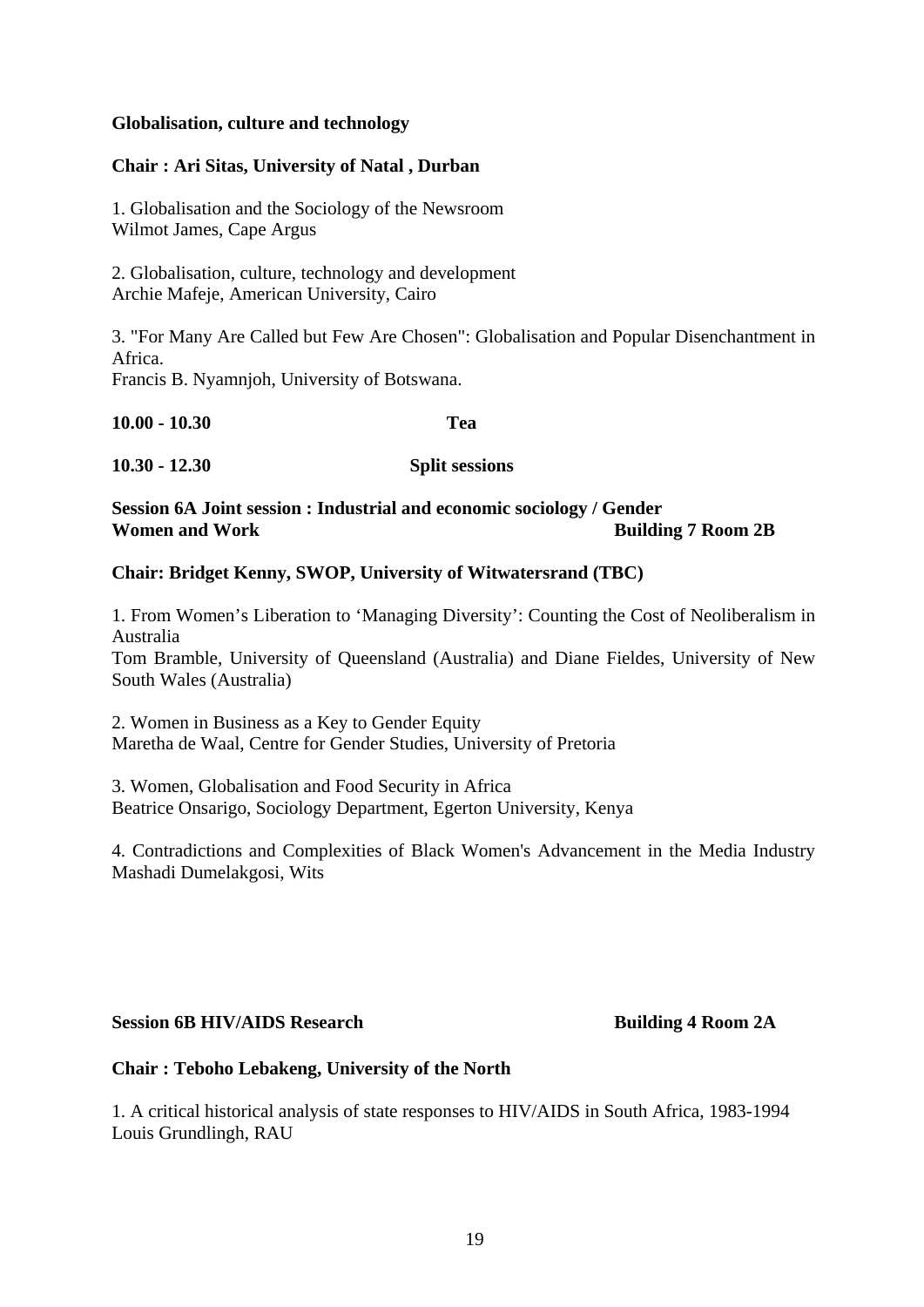2. Implications of Gender Roles on the Spread of HIV/AIDS among Women in Rural Areas. Group Research Project to be Presented by Manthiba M. Phalane, Department of Sociology, University of the North

3. Ethnographies, Data Sets, and Human Rights: Discipline and Contingency in HIV/AIDS Knowledge Construction **Kevin Irwin***,* **Yale University**

#### **Session 6C Culture, ethnicity and identity building 4 Room 2B**

# **Chair : Louise Hagemeier, University of the Witwatersrand**

1. Globalisation, Language and Identity: The new cultural politics of Afrikaans Mariana Kriel, School of Languages, University of Port Elizabeth

2. The Commercialization of Marginality: Pastoral Nomads as Tourism Exhibits Victor Azarya, Hebrew University of Jerusalem

3. Globalization and Ethnic/Class Inequalities in Hawai'i 1988-2001 : Perspectives on research and teaching Noel Jacob Kent, University of Hawai'i at Manoa

4. Social Inequalities and Exclusion Processes within Peripheral communities of central and eastern Europe in the era of globalisation : Some evidence from Bulgaria, Poland and Russia Ewa Rokicka and Pawel Starosta, Poland

5. Race, State, Ethnicity and Nation-building in South Africa Dominic Milazi, University of the North-west

# **Session 6D Environment and society Building 4 Room 2C**

# **Chair : David Fig, University of the Witwatersrand**

1. Land, Environmentalism and Reform in South Africa: An Epistemological Inquiry Ray Russon, Independent Electoral Commission

2. The impact of globalisation on the environmental movement in South Africa Jacklyn Cock and David Fig, University of the Witwatersrand

3. Nature, society and disaster management: Alexandra township and the year 2000 floods S K Mgquba, School of Archaeology, Geography and Environment Studies, University of the Witwatersrand

4. Co-management of contractual national parks in South Africa: Lessons from Australia Hannah Reid, University of Kent at Canterbury, UK

5. "The role of the church as a social institution in mobilizing environmental consciousness" Brendon Shields, Wits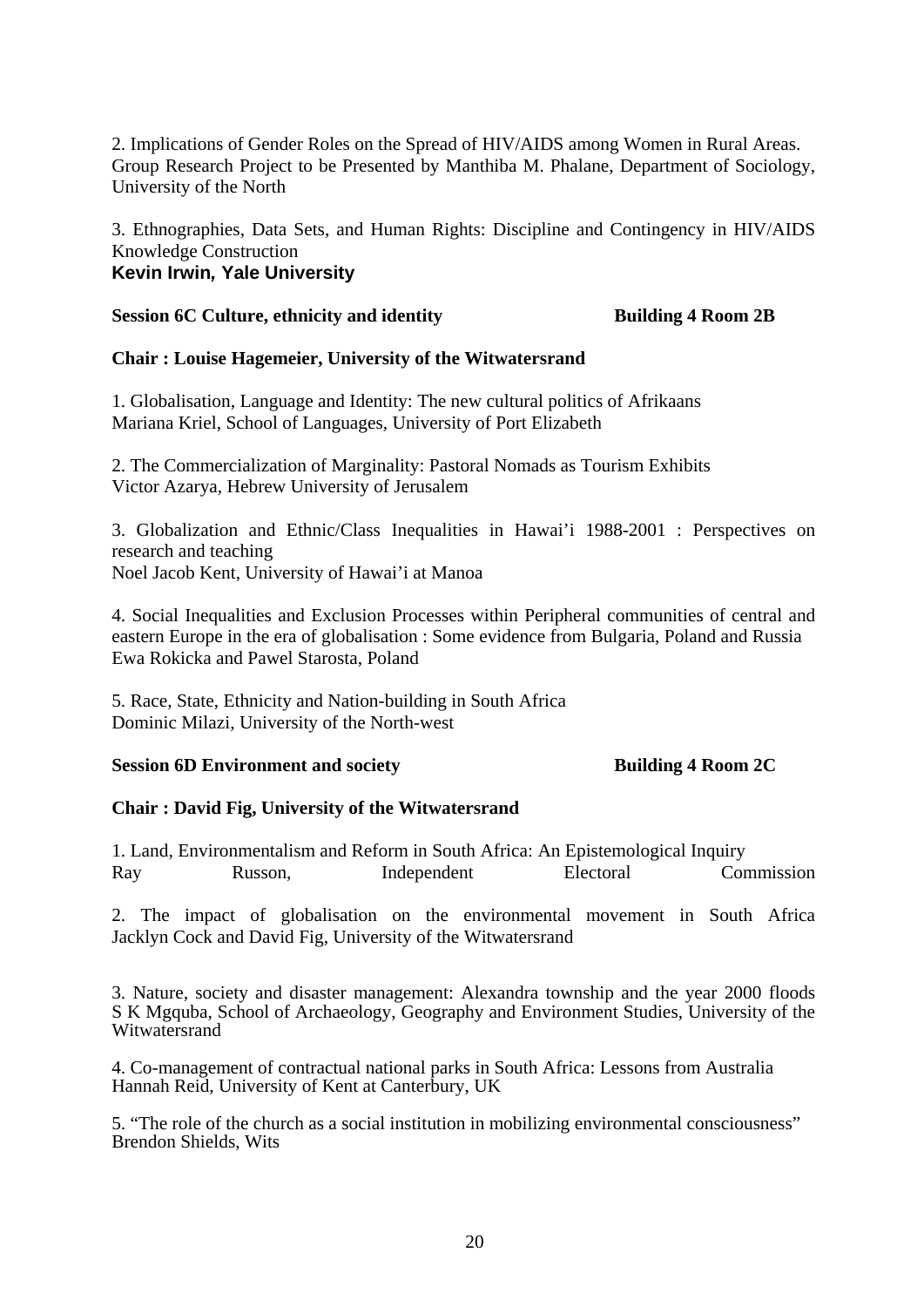6. Competing Paradigms for Environmental Management in South Africa: the Case of the Dolphin Deal, Mpumalanga Province Sam Kariuki, Wits

### **Session 6E Industrial and economic sociology building 4 Room 3A New Developments in the Services Sector - The Case of KwaZulu-Natal**

### **Chair : Chris Bolsmann, Rand Afrikaans University**

1. Skill Flight and Skill Retention in the IT Sector in KZN Kathryn Chetty, Industrial, Organisational and Labour Studies, University of Natal, Durban

2. The IT Sector in KZN: Trends and Dynamics Gabe Collett, Industrial, Organisational and Labour Studies, University of Natal, Durban

3. Transformation and Restructuring in the Banking Sector Zolile Fekhetha, Industrial, Organisational and Labour Studies, University of Natal, Durban

4. Knowledge Work and Global Best Practices: A Study of the Professional Services Sector Mohsina Malla, Industrial, Organisational and Labour Studies, University of Natal, Durban

#### **Session 6F** Globalization and information technology Building 4 Room 3B

#### **Chair : Stella Kwizera, University of Transkei**

1. Changing Role of the State in the Third Wave of Globalization in Korea Manjae Kim, Department of Regional Development, Kangnung National University, Korea

2. "Metaphors of 'information society' and 'new economy' and global inequality"

Jussi Raumolin, Institute of Development Studies, University of Helsinki

3. The diffusion of information communication technologies and employment generation : Government policy and and the dynamics of economic agency in South Africa's information age

Gabriel Collett, Industrial Organisational and Labour Studies, University of Natal

4. "From collapse to social and economic growth : Cellular globalization and the new phenomena in rural communities in today's Russia" Nikita Pokrovsky, Moscow State University

# **Session 6G Globalisation Building 4 Room 4A Globalisation and Development**

# **Chair: Tina Uys, Rand Afrikaans University**

1. Rebuilding Local Economies: the Case of East Asian Importers in Durban's Cbd M. Raidoo, Dept of Sociology, University of Durban-Westville